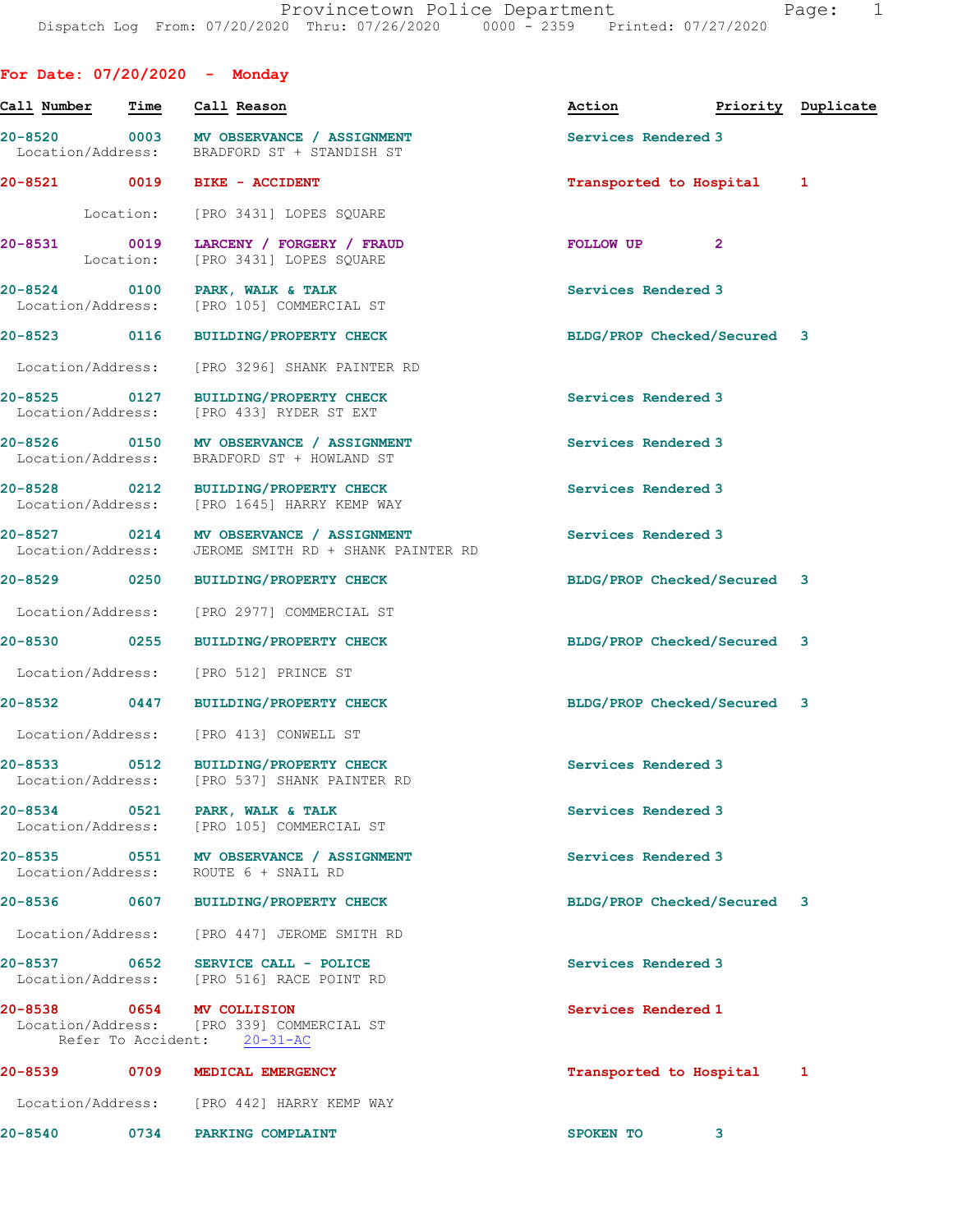Location/Address: [PRO 4149] COMMERCIAL ST

20-8543 0940 KEEP THE PEACE **Peace Restored** 2 Location/Address: [PRO 414] CONWELL ST

20-8544 1018 ANIMAL CALL 20-8544 Services Rendered 2

 Location/Address: [PRO 132] COMMERCIAL ST Refer To Field Int: 20-14-FI

20-8574 1756 MV STOP VERBAL WARNING 3 Location/Address: [PRO 521] ROUTE 6

 Location/Address: [PRO 542] SHANK PAINTER RD 20-8545 1037 FOLLOW UP Could Not Locate 2 Location/Address: [PRO 3260] BRADFORD ST EXT

20-8546 1044 LOST PROPERTY Services Rendered 3 Location/Address: [PRO 3430] COMMERCIAL ST

20-8547 1045 LOST PROPERTY Services Rendered 3 Location/Address: [PRO 542] SHANK PAINTER RD

20-8548 1049 LOST PROPERTY **Services Rendered 3** Location/Address: [PRO 542] SHANK PAINTER RD

Location/Address: [PRO 526] RYDER ST EXT

20-8551 1152 ALARM - FIRE False Alarm 1 Location/Address: [PRO 2977] COMMERCIAL ST

20-8552 1200 GENERAL INFO 30 Services Rendered 3 Location/Address: [PRO 68] PROVINCELANDS RD

20-8554 1228 ASSAULT SPOKEN TO 1 Location/Address: [PRO 3314] COMMERCIAL ST

20-8556 1325 SERVE WARRANT Could Not Locate 3 Location/Address: [PRO 2616] COMMERCIAL ST

20-8557 1400 SERVE WARRANT Could Not Locate 3 Location/Address: [PRO 651] COMMERCIAL ST

20-8558 1431 KEEP THE PEACE Services Rendered 2 Location/Address: [PRO 495] NELSON AVE

20-8560 1458 LARCENY / FORGERY / FRAUD Services Rendered 2 Location/Address: [PRO 2329] TELEGRAPH HILL RD

20-8561 1513 ALARM - GENERAL 120 - Salse Alarm 1 Location/Address: [PRO 230] COMMERCIAL ST

20-8563 1544 ANIMAL CALL 20-8563 Services Rendered 2 Location/Address: [PRO 132] COMMERCIAL ST

20-8567 1631 MV STOP VERBAL WARNING 3 Location/Address: [PRO 943] HARRY KEMP WAY

20-8570 1730 MV OBSERVANCE / ASSIGNMENT Services Rendered 3 Location/Address: ROUTE 6 + SNAIL RD

Location/Address: [PRO 105] COMMERCIAL ST

20-8576 1826 SUSPICIOUS ACTIVITY Services Rendered 2 Location/Address: [PRO 4126] BRADFORD ST EXT

20-8549 1100 TRAFFIC CONTROL 100 120 Referred to Other Agency 3

20-8566 1450 GENERAL INFO 20-8566 No Action Required 3

20-8573 1745 PARKING COMPLAINT Citation / Warning Issued 3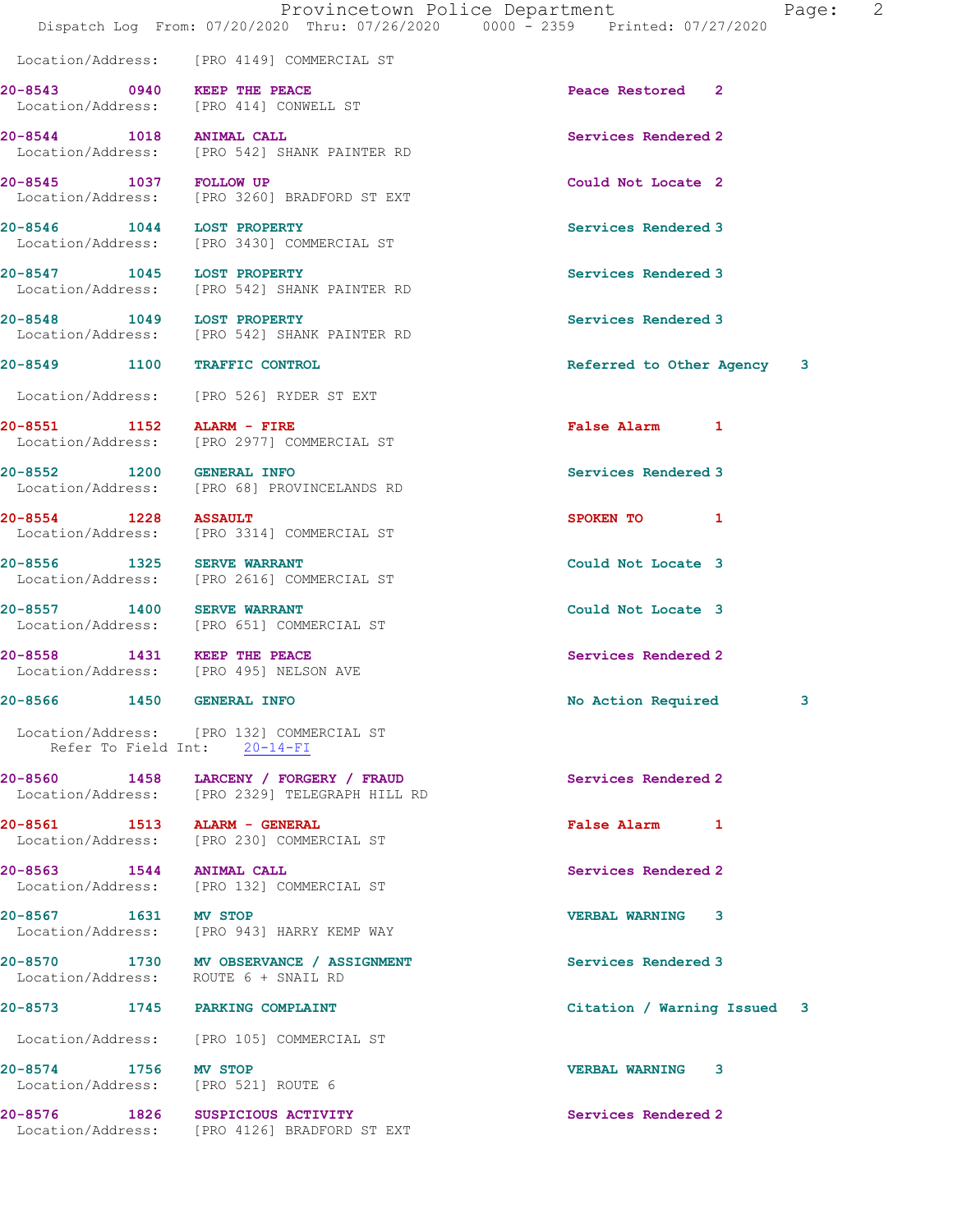|                                  | Provincetown Police Department                                                              | Page:<br>Dispatch Log From: 07/20/2020 Thru: 07/26/2020 0000 - 2359 Printed: 07/27/2020 | 3 |
|----------------------------------|---------------------------------------------------------------------------------------------|-----------------------------------------------------------------------------------------|---|
|                                  | Refer To Field Int: 20-15-FI                                                                |                                                                                         |   |
|                                  |                                                                                             |                                                                                         |   |
|                                  | 20-8575 1828 BUILDING/PROPERTY CHECK<br>Location/Address: [PRO 3259] MACMILLAN WHARF        | Services Rendered 3                                                                     |   |
| 20-8578 1840 GENERAL INFO        | Location/Address: [PRO 542] SHANK PAINTER RD                                                | Services Rendered 3                                                                     |   |
|                                  | 20-8579 1931 SERVE WARRANT<br>Location/Address: [PRO 106] COMMERCIAL ST                     | Could Not Locate 3                                                                      |   |
| 20-8581 2043 BY-LAW VIOLATION    | Location/Address: [PRO 396] COMMERCIAL ST                                                   | Services Rendered 2                                                                     |   |
| 20-8583 2104 MEDICAL EMERGENCY   | Location/Address: [PRO 1892] SHANK PAINTER RD                                               | PATIENT REFUSAL 1                                                                       |   |
|                                  | 20-8584 2134 BUILDING/PROPERTY CHECK                                                        | BLDG/PROP Checked/Secured 3                                                             |   |
|                                  | Location/Address: [PRO 175] COMMERCIAL ST                                                   |                                                                                         |   |
|                                  | 20-8585 2137 BUILDING/PROPERTY CHECK                                                        | BLDG/PROP Checked/Secured 3                                                             |   |
|                                  | Location/Address: [PRO 129] COMMERCIAL ST                                                   |                                                                                         |   |
|                                  | 20-8587 2328 MV OBSERVANCE / ASSIGNMENT<br>Location/Address: ROUTE 6 + SNAIL RD             | <b>Services Rendered 3</b>                                                              |   |
|                                  | 20-8588 2336 MV OBSERVANCE / ASSIGNMENT<br>Location/Address: SHANK PAINTER RD + PROVINCE RD | Services Rendered 3                                                                     |   |
| 20-8589 2338 MV STOP             | Location/Address: [PRO 1461] COMMERCIAL ST<br>Refer To Arrest: 20-67-AR                     | Arrest(s) Made 3                                                                        |   |
| For Date: $07/21/2020$ - Tuesday |                                                                                             |                                                                                         |   |
|                                  |                                                                                             |                                                                                         |   |

| 20-8590 0000<br>Location/Address: POINT ST | <b>NOISE COMPLAINT</b>                                                                                      | Services Rendered 3         |   |
|--------------------------------------------|-------------------------------------------------------------------------------------------------------------|-----------------------------|---|
|                                            | 20-8592 0101 BUILDING/PROPERTY CHECK                                                                        | BLDG/PROP Checked/Secured 3 |   |
|                                            | Location/Address: [PRO 1638] COMMERCIAL ST                                                                  |                             |   |
|                                            | 20-8593 0114 BUILDING/PROPERTY CHECK<br>Location/Address: [PRO 3259] MACMILLAN WHARF                        | Services Rendered 3         |   |
|                                            | 20-8594 0131 MEDICAL EMERGENCY<br>Location/Address: [PRO 542] SHANK PAINTER RD<br>Refer To Arrest: 20-67-AR | Services Rendered 1         |   |
|                                            | 20-8596 0213 HARASSMENT / THREATS<br>Location/Address: [PRO 1252] SHANK PAINTER RD                          | Services Rendered 2         |   |
| 20-8597 0348                               | <b>BIKE - ACCIDENT</b>                                                                                      | Transported to Hospital     | 1 |
|                                            | Location/Address: COMMERCIAL ST + JOHNSON ST                                                                |                             |   |
| 20-8598 0417                               | <b>BUILDING/PROPERTY CHECK</b>                                                                              | BLDG/PROP Checked/Secured 3 |   |
|                                            | Location/Address: [PRO 569] WINSLOW ST                                                                      |                             |   |
| 20-8599 0434                               | <b>BUILDING/PROPERTY CHECK</b>                                                                              | BLDG/PROP Checked/Secured 3 |   |
|                                            | Location/Address: [PRO 488] MAYFLOWER ST                                                                    |                             |   |
|                                            | 20-8600 0526 MV OBSERVANCE / ASSIGNMENT<br>Location/Address: PROVINCELANDS RD                               | Services Rendered 3         |   |
| $20 - 8601$                                | 0547 BUILDING/PROPERTY CHECK                                                                                | Services Rendered 3         |   |
|                                            |                                                                                                             |                             |   |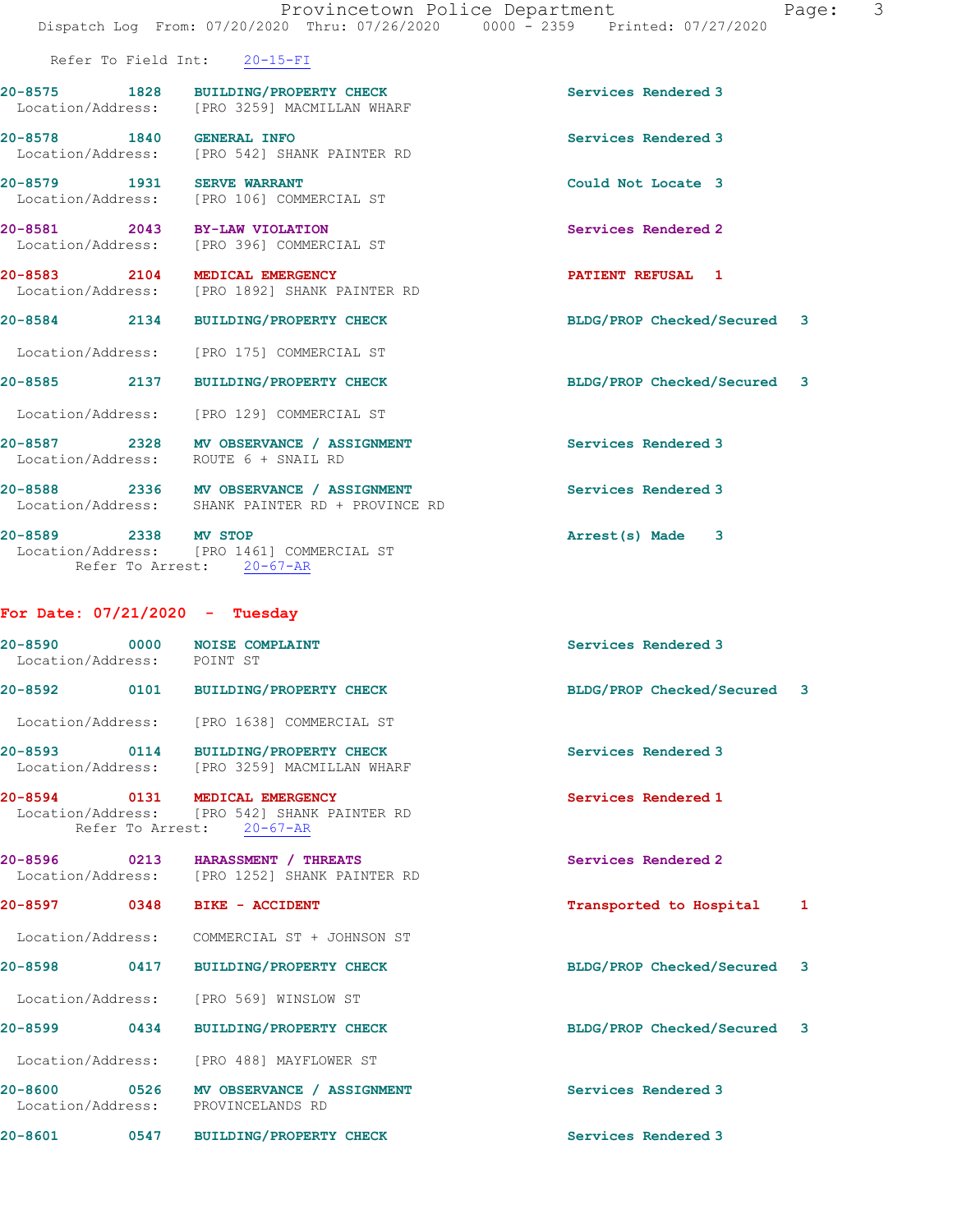|                                                        |      |                                                                                                       | Provincetown Police Department<br>4<br>Page:<br>Dispatch Log From: 07/20/2020 Thru: 07/26/2020 0000 - 2359 Printed: 07/27/2020 |  |
|--------------------------------------------------------|------|-------------------------------------------------------------------------------------------------------|--------------------------------------------------------------------------------------------------------------------------------|--|
|                                                        |      | Location/Address: [PRO 537] SHANK PAINTER RD                                                          |                                                                                                                                |  |
|                                                        |      | 20-8602 0646 SERVICE CALL - POLICE<br>Location/Address: [PRO 516] RACE POINT RD                       | Services Rendered 3                                                                                                            |  |
|                                                        |      | 20-8603 0709 SERVE WARRANT<br>Location/Address: [PRO 2616] COMMERCIAL ST<br>Refer To Arrest: 20-68-AR | Arrest(s) Made 3                                                                                                               |  |
|                                                        |      | 20-8604 0810 ALARM - FIRE<br>Location/Address: [PRO 3252] COMMERCIAL ST                               | Services Rendered 1                                                                                                            |  |
|                                                        |      | 20-8605 0845 DISTURBANCE - FIGHT / ARGUMENT<br>Location/Address: [PRO 3287] ROUTE 6                   | Peace Restored 1                                                                                                               |  |
|                                                        |      | 20-8607 0856 MEDICAL EMERGENCY                                                                        | No Action Required<br>1                                                                                                        |  |
|                                                        |      | Location/Address: CENTER ST + COMMERCIAL ST                                                           |                                                                                                                                |  |
|                                                        |      | 20-8608 0858 PARKING COMPLAINT                                                                        | Citation / Warning Issued 3                                                                                                    |  |
|                                                        |      | Location/Address: [PRO 569] WINSLOW ST                                                                |                                                                                                                                |  |
| 20-8610 0941 HAZARDS                                   |      |                                                                                                       | Referred to Other Agency<br>$\mathbf{2}$                                                                                       |  |
|                                                        |      | Location/Address: CENTER ST + COMMERCIAL ST                                                           |                                                                                                                                |  |
|                                                        |      | 20-8611 0943 ESCORT / TRANSPORT                                                                       | <b>Transferred Custody</b><br>3                                                                                                |  |
|                                                        |      | Location/Address: [ORL 1] ROCK HARBOR RD<br>Refer To Arrest: 20-68-AR                                 |                                                                                                                                |  |
|                                                        |      | 20-8614 1106 PARKING COMPLAINT                                                                        | Citation / Warning Issued 3                                                                                                    |  |
|                                                        |      | Location/Address: [PRO 1169] WINTHROP ST                                                              |                                                                                                                                |  |
| 20-8616                                                |      | 1153 ANIMAL CALL<br>Location/Address: [PRO 1997] COMMERCIAL ST                                        | Services Rendered 2                                                                                                            |  |
| 20-8618 1209 ANIMAL CALL                               |      | Location/Address: [PRO 3296] SHANK PAINTER RD                                                         | Services Rendered 2                                                                                                            |  |
| $20 - 8619$                                            | 1225 | <b>HAZARDS</b>                                                                                        | Referred to Other Agency<br>2                                                                                                  |  |
|                                                        |      | Location/Address: [PRO 442] HARRY KEMP WAY                                                            |                                                                                                                                |  |
| 20-8620 1248 FOLLOW UP<br>Location/Address: HENSCHE LN |      |                                                                                                       | Could Not Locate 2                                                                                                             |  |
|                                                        |      | 20-8623 1316 PARK, WALK & TALK<br>Location/Address: [PRO 106] COMMERCIAL ST                           | Services Rendered 3                                                                                                            |  |
|                                                        |      | 20-8628 1334 PARK, WALK & TALK<br>Location/Address: [PRO 537] SHANK PAINTER RD                        | Services Rendered 3                                                                                                            |  |
|                                                        |      | 20-8630 1353 LOST PROPERTY<br>Location/Address: [PRO 542] SHANK PAINTER RD                            | Services Rendered 3                                                                                                            |  |
| Location/Address: CONWELL ST                           |      | 20-8633 1530 SERVICE CALL - POLICE                                                                    | SPOKEN TO<br>3                                                                                                                 |  |
| 20-8634 1555 FOLLOW UP<br>Location/Address: HENSCHE LN |      |                                                                                                       | Could Not Locate 2                                                                                                             |  |
| 20-8636 1620 TRESPASS                                  |      | Location/Address: [PRO 242] COMMERCIAL ST                                                             | Services Rendered 2                                                                                                            |  |
|                                                        |      | 20-8637 1622 SERVICE CALL - POLICE<br>Location/Address: [PRO 2132] COMMERCIAL ST                      | Services Rendered 3                                                                                                            |  |
|                                                        |      | 20-8638 1700 MEDICAL EMERGENCY                                                                        | <b>PATIENT REFUSAL 1</b>                                                                                                       |  |
|                                                        |      |                                                                                                       |                                                                                                                                |  |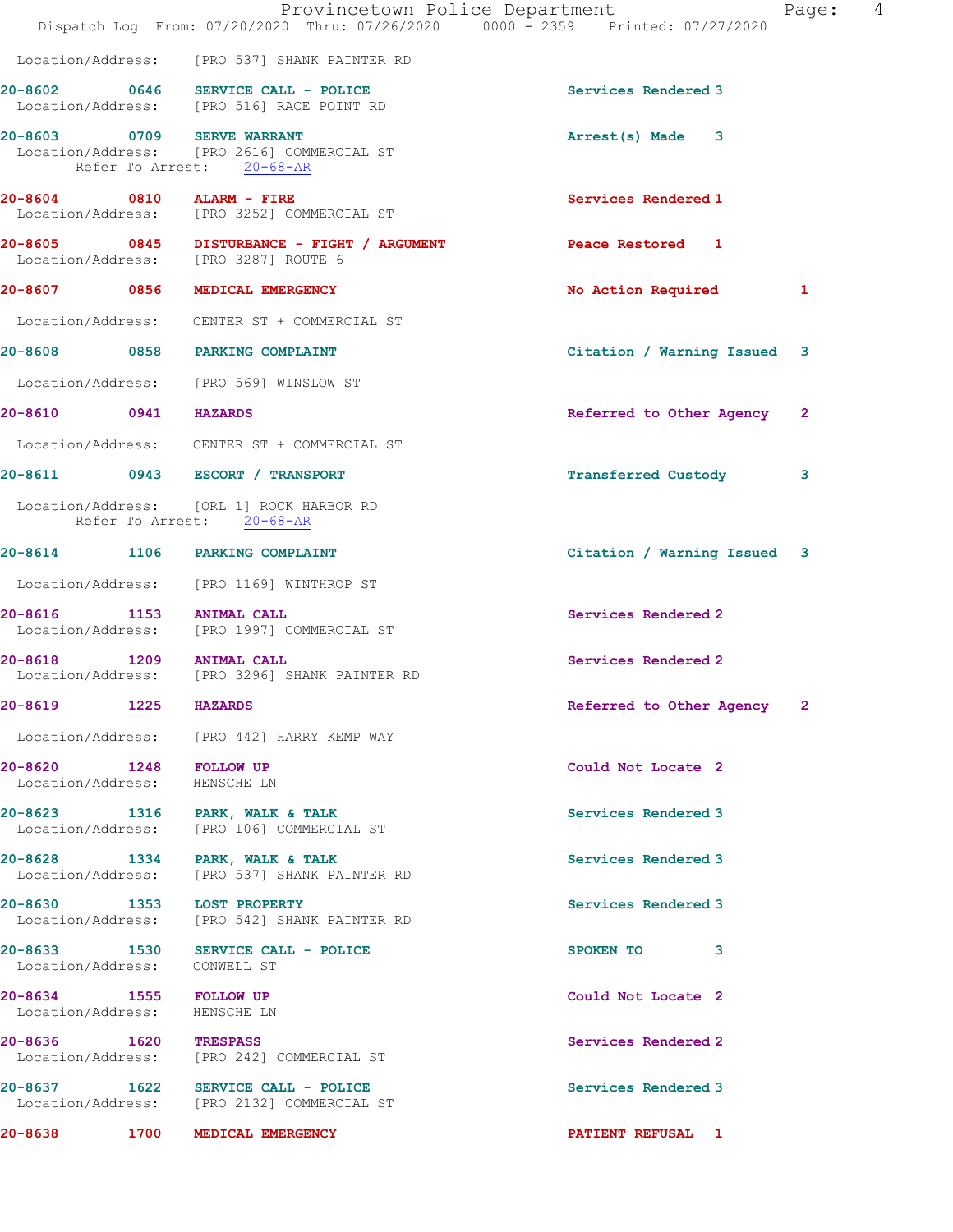|                                    | Location/Address: [PRO 106] COMMERCIAL ST                                            |                             |              |   |
|------------------------------------|--------------------------------------------------------------------------------------|-----------------------------|--------------|---|
| 20-8641 1736 LOST PROPERTY         | Location/Address: [PRO 3296] SHANK PAINTER RD                                        | Services Rendered 3         |              |   |
|                                    | 20-8639 1738 BUILDING/PROPERTY CHECK<br>Location/Address: [PRO 3259] MACMILLAN WHARF | Services Rendered 3         |              |   |
|                                    | 20-8643 1815 COMPLAINT - GENERAL<br>Location/Address: [PRO 2132] COMMERCIAL ST       | <b>GONE ON ARRIVAL 3</b>    |              |   |
| 20-8645 1848 911 - GENERAL         | Location/Address: [PRO 207] COMMERCIAL ST                                            | Services Rendered 1         |              |   |
| 20-8646 1853 ANIMAL CALL           | Location/Address: [PRO 2063] BAYBERRY AVE                                            | Could Not Locate 2          |              |   |
|                                    | 20-8647 1912 MEDICAL EMERGENCY<br>Location/Address: [PRO 2832] COMMERCIAL ST         | PATIENT REFUSAL 1           |              |   |
|                                    | 20-8649 2001 MEDICAL EMERGENCY<br>Location/Address: [PRO 269] COMMERCIAL ST          | PATIENT REFUSAL 1           |              |   |
|                                    |                                                                                      | Peace Restored 1            |              |   |
| 20-8651 2015 GENERAL INFO          | Location/Address: [PRO 542] SHANK PAINTER RD                                         | Services Rendered 3         |              |   |
|                                    | 20-8652 2032 MEDICAL EMERGENCY                                                       | Transported to Hospital     |              | 1 |
|                                    | Location/Address: [PRO 658] MOZART AVE                                               |                             |              |   |
|                                    | 20-8655 2147 BUILDING/PROPERTY CHECK                                                 | BLDG/PROP Checked/Secured   |              | 3 |
|                                    | Location/Address: [PRO 175] COMMERCIAL ST                                            |                             |              |   |
|                                    | 20-8656 2148 BUILDING/PROPERTY CHECK                                                 | BLDG/PROP Checked/Secured 3 |              |   |
|                                    | Location/Address: [PRO 182] COMMERCIAL ST                                            |                             |              |   |
| 20-8657 2201 ASSAULT               | Location/Address: [PRO 3873] CONWELL ST                                              | SPOKEN TO                   | $\mathbf{1}$ |   |
|                                    | 20-8660 2232 BY-LAW VIOLATION<br>Location/Address: [PRO 521] ROUTE 6                 | SPOKEN TO                   | 2            |   |
|                                    | 20-8662 2327 BUILDING/PROPERTY CHECK<br>Location/Address: [PRO 2977] COMMERCIAL ST   | Services Rendered 3         |              |   |
|                                    | 20-8663 2351 BUILDING/PROPERTY CHECK                                                 | BLDG/PROP Checked/Secured   |              | 3 |
| Location/Address: MASONIC PL       |                                                                                      |                             |              |   |
| For Date: $07/22/2020 -$ Wednesday |                                                                                      |                             |              |   |
|                                    | 20-8666 0028 MEDICAL EMERGENCY                                                       | Transported to Hospital     |              | 1 |
|                                    | Location/Address: [PRO 884] CONWAY ST                                                |                             |              |   |
| 20-8665                            | 0030 MV OBSERVANCE / ASSIGNMENT<br>Location/Address: BRADFORD ST + STANDISH ST       | Services Rendered 3         |              |   |
| 20-8667                            | 0044 ASSIST CITIZEN                                                                  | SPOKEN TO                   | 3            |   |

Dispatch Log From: 07/20/2020 Thru: 07/26/2020 0000 - 2359 Printed: 07/27/2020

Provincetown Police Department Fage: 5

Location/Address: [PRO 542] SHANK PAINTER RD

20-8669 0103 BUILDING/PROPERTY CHECK BLDG/PROP Checked/Secured 3

Location/Address: [PRO 2404] COMMERCIAL ST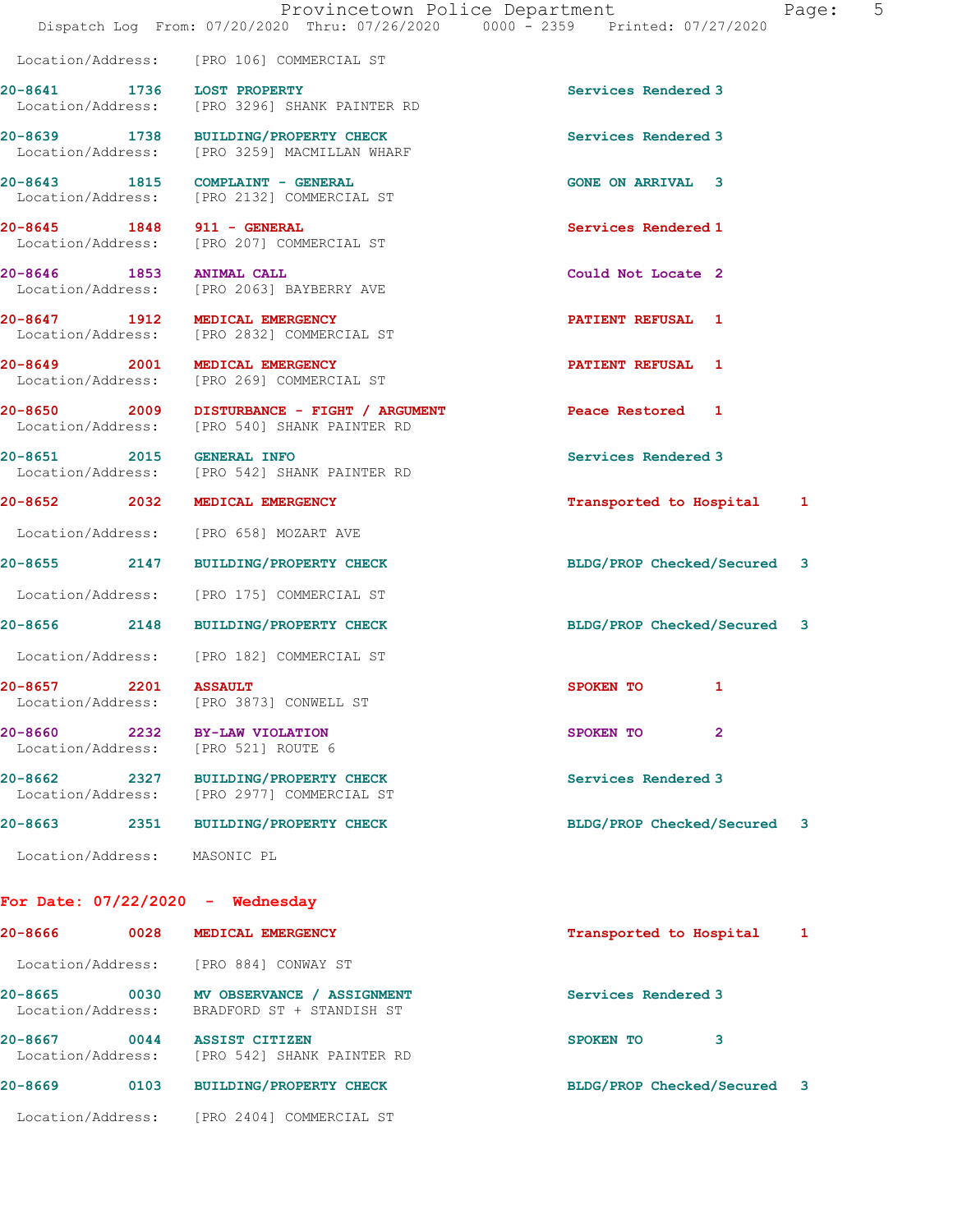20-8670 0118 BUILDING/PROPERTY CHECK Services Rendered 3

Location/Address: [PRO 1645] HARRY KEMP WAY

Location/Address: HOWLAND ST + BRADFORD ST

Location/Address: [PRO 350] COMMERCIAL ST

[PRO 27] BRADFORD ST

Location/Address: [PRO 94] BRADFORD ST

20-8674 0249 BUILDING/PROPERTY CHECK Services Rendered 3 Location/Address: [PRO 2977] COMMERCIAL ST 20-8676 0318 BUILDING/PROPERTY CHECK BLDG/PROP Checked/Secured 3 Location/Address: [PRO 447] JEROME SMITH RD 20-8677 0510 BUILDING/PROPERTY CHECK Services Rendered 3 Location/Address: [PRO 537] SHANK PAINTER RD 20-8679 0530 MV OBSERVANCE / ASSIGNMENT Services Rendered 3 Location/Address: SHANK PAINTER RD + BRADFORD ST 20-8680 0531 PARK, WALK & TALK Services Rendered 3 Location: [PRO 3431] LOPES SQUARE 20-8678 0537 BUILDING/PROPERTY CHECK Services Rendered 3 Location/Address: [PRO 2898] JEROME SMITH RD 20-8681 0558 BUILDING/PROPERTY CHECK BLDG/PROP Checked/Secured 3 Location/Address: [PRO 539] SHANK PAINTER RD 20-8682 0630 SERVICE CALL - POLICE 3 Services Rendered 3<br>
Location/Address: [PRO 516] RACE POINT RD [PRO 516] RACE POINT RD 20-8683 0730 BUILDING/PROPERTY CHECK Services Rendered 3 Location/Address: [PRO 539] SHANK PAINTER RD 20-8685 0757 DISTURBANCE - FIGHT / ARGUMENT Peace Restored 1 Location/Address: [PRO 1952] COMMERCIAL ST 20-8687 0916 MV OBSERVANCE / ASSIGNMENT Services Rendered 3 Location/Address: BRADFORD ST + HOWLAND ST

20-8688 0922 PARKING COMPLAINT SPOKEN TO 3 Location/Address: [PRO 542] SHANK PAINTER RD

20-8684 0923 ASSIST CITIZEN **PATIENT REFUSAL** 3 Location/Address: [PRO 1373] CUDWORTH ST

Location/Address: [PRO 371] COMMERCIAL ST

Location/Address: [PRO 3430] COMMERCIAL ST

Location/Address: ROUTE 6

Location/Address: [PRO 1957] COMMERCIAL ST

20-8671 0131 MV OBSERVANCE / ASSIGNMENT Services Rendered 3

20-8672 0202 MV OBSERVANCE / ASSIGNMENT Services Rendered 3

20-8673 0212 ALARM - FIRE False Alarm 1

20-8675 0247 MEDICAL EMERGENCY PATIENT REFUSAL 1

20-8689 0930 MEDICAL EMERGENCY Transported to Hospital 1

20-8690 0941 BUILDING/PROPERTY CHECK BLDG/PROP Checked/Secured 3

20-8691 1001 MV DISABLED SPOKEN TO 2

20-8692 1004 PROPERTY DAMAGE 20 PROPERTY REFERRED REFERRED REFERRED REFERRED 3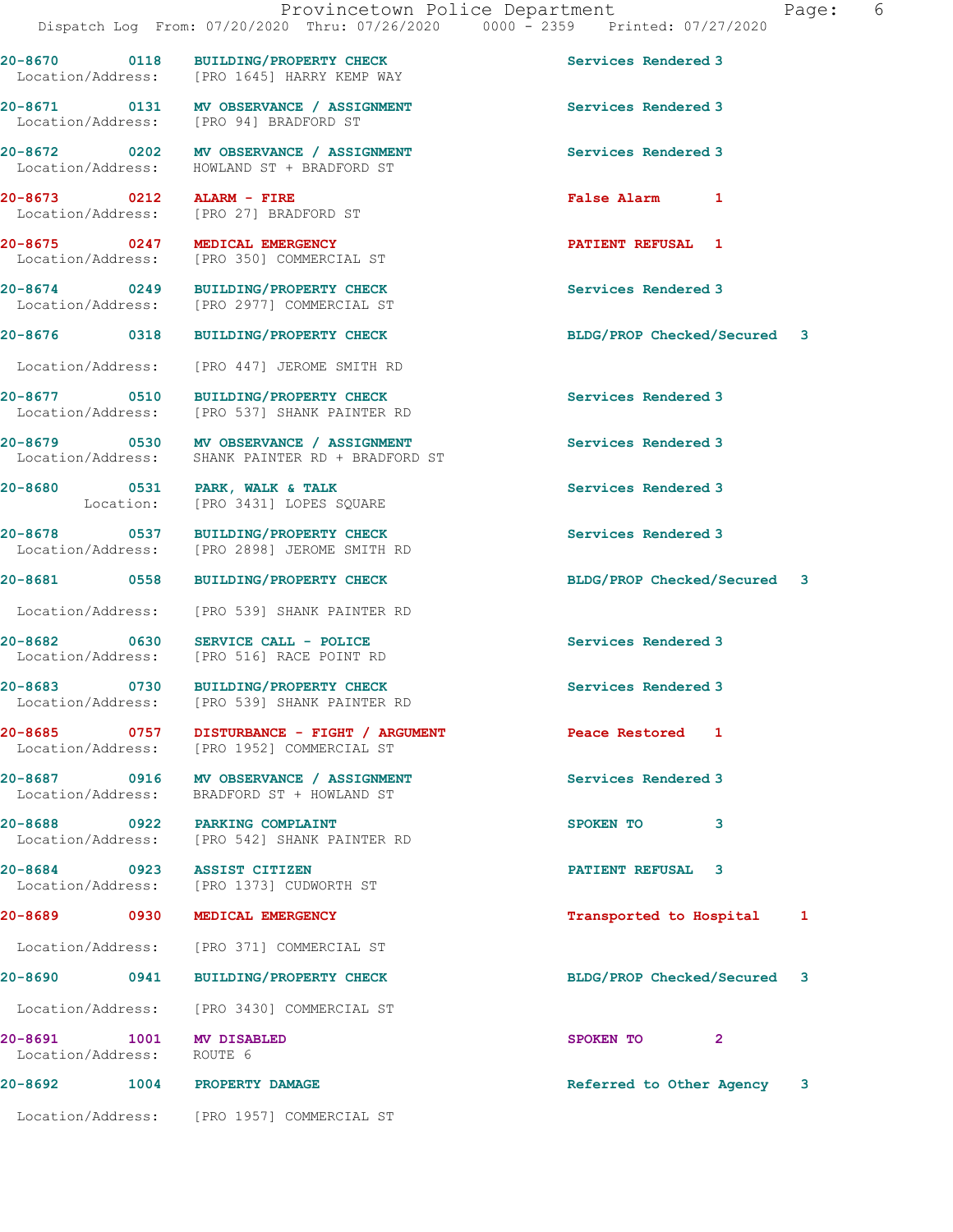|                                                           | Provincetown Police Department<br>Dispatch Log From: 07/20/2020 Thru: 07/26/2020 0000 - 2359 Printed: 07/27/2020 | Page:                       | 7 |
|-----------------------------------------------------------|------------------------------------------------------------------------------------------------------------------|-----------------------------|---|
| 20-8694 1013 PROPERTY DAMAGE                              | Location/Address: [PRO 285] COMMERCIAL ST                                                                        | SPOKEN TO 3                 |   |
|                                                           | 20-8699 1130 911 - GENERAL<br>Location/Address: RACE POINT RD + TIN PAN ALLEY RD                                 | Could Not Locate 1          |   |
| 20-8700 1137 911 - GENERAL                                |                                                                                                                  | No Action Required<br>1     |   |
|                                                           | Location/Address: [PRO 542] SHANK PAINTER RD                                                                     |                             |   |
|                                                           | 20-8701 1150 PARKING COMPLAINT                                                                                   | No Action Required<br>3     |   |
|                                                           | Location/Address: [PRO 1389] JOHNSON ST                                                                          |                             |   |
| 20-8702 1152 LOST PROPERTY                                | Location/Address: [PRO 3296] SHANK PAINTER RD                                                                    | Services Rendered 3         |   |
|                                                           | 20-8706 1223 LOST PROPERTY<br>  Location/Address: [PRO 3296] SHANK PAINTER RD                                    | Services Rendered 3         |   |
| 20-8707 1224 TRAFFIC CONTROL<br>Location/Address: DYER ST |                                                                                                                  | Services Rendered 3         |   |
|                                                           | 20-8710 1323 BUILDING/PROPERTY CHECK                                                                             | BLDG/PROP Checked/Secured 3 |   |
|                                                           | Location/Address: [PRO 3287] ROUTE 6                                                                             |                             |   |
| 20-8711 1336 MV DISABLED                                  | Location/Address: SHANK PAINTER RD + ROUTE 6                                                                     | SPOKEN TO<br>$\mathbf{2}$   |   |
| 20-8712 1350 SHOPLIFTING                                  | Location/Address: [PRO 2989] COMMERCIAL ST                                                                       | Services Rendered 3         |   |
|                                                           | 20-8713 1402 MEDICAL EMERGENCY                                                                                   | Transported to Hospital 1   |   |
|                                                           | Location/Address: [PRO 1892] SHANK PAINTER RD                                                                    |                             |   |
|                                                           | 20-8715 1416 HARASSMENT / THREATS<br>Location/Address: [PRO 72] PROVINCELANDS RD                                 | Services Rendered 2         |   |
|                                                           | 20-8718 1554 BUILDING/PROPERTY CHECK<br>Location/Address: [PRO 3259] MACMILLAN WHARF                             | Services Rendered 3         |   |
|                                                           | 20-8721 1628 PARKING COMPLAINT<br>Location/Address: [PRO 3405] COMMERCIAL ST                                     | <b>GONE ON ARRIVAL 3</b>    |   |
| Location/Address: [PRO 521] ROUTE 6                       | 20-8722 1651 MV OBSERVANCE / ASSIGNMENT                                                                          | Services Rendered 3         |   |
|                                                           | 20-8723 1703 PARKING COMPLAINT                                                                                   | Citation / Warning Issued 3 |   |
|                                                           | Location/Address: [PRO 4157] COMMERCIAL ST                                                                       |                             |   |
| 20-8727 1830 MV STOP                                      |                                                                                                                  | Citation / Warning Issued 3 |   |
|                                                           | Location/Address: [PRO 2513] ROUTE 6                                                                             |                             |   |
| 20-8728 1845 911 - GENERAL                                | Location/Address: [PRO 350] COMMERCIAL ST                                                                        | SPOKEN TO 1                 |   |
| 20-8729 1853 MV STOP                                      | Location/Address: [PRO 4137] SHANK PAINTER RD                                                                    | <b>VERBAL WARNING 3</b>     |   |
|                                                           | 20-8730 1857 MEDICAL EMERGENCY<br>Location/Address: [PRO 3222] ALDEN ST                                          | Services Rendered 1         |   |
|                                                           | 20-8731 1907 SERVICE CALL - POLICE<br>Location/Address: [PRO 2647] SHANK PAINTER RD                              | Services Rendered 3         |   |
|                                                           | 20-8732 1923 COMPLAINT - GENERAL<br>Location/Address: [PRO 2132] COMMERCIAL ST                                   | SPOKEN TO<br>3              |   |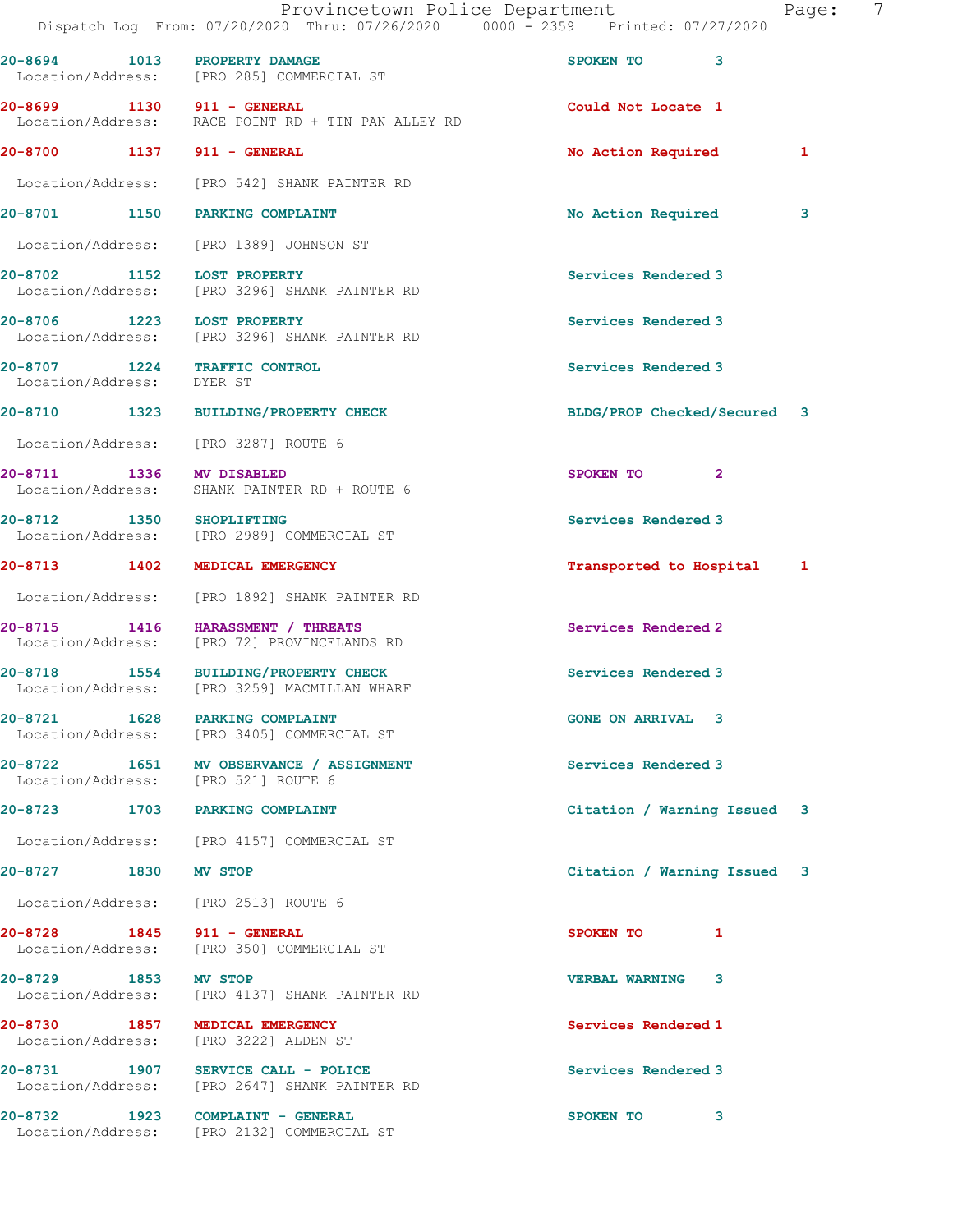Dispatch Log From: 07/20/2020 Thru: 07/26/2020 0000 - 2359 Printed: 07/27/2020 20-8733 1947 MEDICAL EMERGENCY **1947 MEDICAL EMERGENCY** 1988 1989 Transported to Hospital 1 Location/Address: [PRO 57] BRADFORD ST 20-8734 2039 MEDICAL EMERGENCY Transported to Hospital 1 Location/Address: [PRO 1268] COMMERCIAL ST 20-8737 2119 MV STOP 200 200 200 VERBAL WARNING 3 Location/Address: [PRO 2521] ROUTE 6

20-8736 2125 BUILDING/PROPERTY CHECK Services Rendered 3 Location/Address: [PRO 2540] RACE POINT RD

### 20-8738 2135 MV STOP 2008 2009 2009 No Action Required 3

Location/Address: [PRO 2513] ROUTE 6

20-8739 2148 BUILDING/PROPERTY CHECK Services Rendered 3 Location/Address: [PRO 2540] RACE POINT RD

20-8740 2205 BUILDING/PROPERTY CHECK Services Rendered 3 Location/Address: [PRO 2483] COMMERCIAL ST

20-8741 2233 MEDICAL EMERGENCY Transported to Hospital 1

Location/Address: COMMERCIAL ST

20-8742 2250 MEDICAL EMERGENCY **PATIENT REFUSAL** 1 Location/Address: [PRO 2616] COMMERCIAL ST

20-8744 2311 BUILDING/PROPERTY CHECK Services Rendered 3 Location/Address: [PRO 105] COMMERCIAL ST

20-8746 2338 MV OBSERVANCE / ASSIGNMENT No Action Required 3

Location/Address: [PRO 106] COMMERCIAL ST

Location/Address: KILEY CT

## For Date: 07/23/2020 - Thursday

|                                | 20-8748 0055 MV OBSERVANCE / ASSIGNMENT<br>Location/Address: [PRO 1892] SHANK PAINTER RD | Services Rendered 3       |
|--------------------------------|------------------------------------------------------------------------------------------|---------------------------|
| 20-8749 0111 NOISE COMPLAINT   | Location/Address: [PRO 1854] WEST VINE ST                                                | 3<br>SPOKEN TO            |
| 20-8751 0556 ALARM - GENERAL   | Location/Address: [PRO 3701] BRADFORD ST EXT                                             | 1<br><b>False Alarm</b>   |
| 20-8752 0649 FLIGHT COVERAGE   | Location/Address: [PRO 516] RACE POINT RD                                                | Services Rendered 3       |
| 20-8754 0759 ALARM - GENERAL   | Location/Address: [PRO 2191] MAYFLOWER AVE                                               | <b>False Alarm</b><br>1   |
|                                | 20-8753 0808 BUILDING/PROPERTY CHECK<br>Location/Address: [PRO 539] SHANK PAINTER RD     | Services Rendered 3       |
| 20-8755 0836 MEDICAL EMERGENCY |                                                                                          | Transported to Hospital 1 |
|                                | Location/Address: [PRO 658] MOZART AVE                                                   |                           |
| 20-8756 0847 ANIMAL CALL       | Location/Address: [PRO 1482] MECHANIC ST                                                 | Services Rendered 2       |

20-8760 0930 KEEP THE PEACE Services Rendered 2

20-8747 2355 ANIMAL CALL 20-8747 Services Rendered 2 1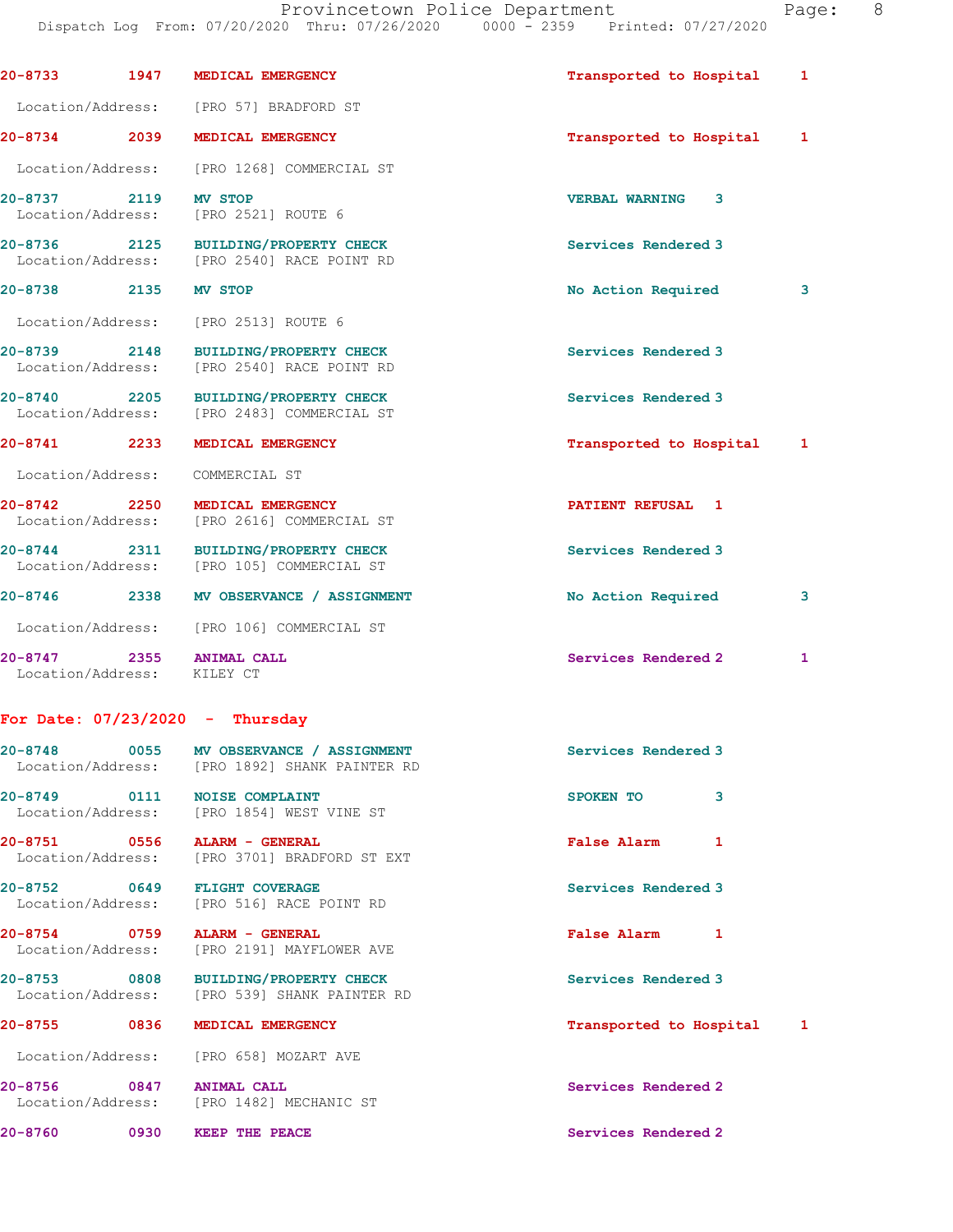|                            | Provincetown Police Department<br>Dispatch Log From: 07/20/2020 Thru: 07/26/2020 0000 - 2359 Printed: 07/27/2020 |                             | Page: 9 |
|----------------------------|------------------------------------------------------------------------------------------------------------------|-----------------------------|---------|
|                            | Location/Address: [PRO 149] COMMERCIAL ST                                                                        |                             |         |
|                            | 20-8759 0932 MV OBSERVANCE / ASSIGNMENT<br>Location/Address: [PRO 3440] ROUTE 6                                  | <b>Services Rendered 3</b>  |         |
|                            | 20-8761 0933 BIKE - ACCIDENT<br>Location/Address: [PRO 3287] ROUTE 6                                             | Services Rendered 1         |         |
| 20-8763 1010 MV STOP       | Location/Address: [PRO 2513] ROUTE 6                                                                             | <b>VERBAL WARNING 3</b>     |         |
|                            | 20-8766 1049 PARKING COMPLAINT<br>Location/Address: [PRO 798] COMMERCIAL ST                                      | <b>GONE ON ARRIVAL 3</b>    |         |
|                            | 20-8767 1105 MEDICAL EMERGENCY<br>Location/Address: [PRO 1892] SHANK PAINTER RD                                  | Services Rendered 1         |         |
| 20-8768 1116 BIKES TAGGED  |                                                                                                                  | Referred to Other Agency 2  |         |
|                            | Location/Address: [PRO 2539] RYDER ST EXT                                                                        |                             |         |
|                            | 20-8770 1123 COMPLAINT - GENERAL<br>Location/Address: [PRO 285] COMMERCIAL ST                                    | <b>GONE ON ARRIVAL 3</b>    |         |
|                            | 20-8771 1143 BIKE - ACCIDENT<br>Location/Address: [PRO 2315] CONWELL ST + HENSCHE LN                             | <b>PATIENT REFUSAL 1</b>    |         |
|                            | 20-8772 1150 ALARM - GENERAL<br>Location/Address: [PRO 833] COMMERCIAL ST                                        | False Alarm 1               |         |
| 20-8773 1155 911 - GENERAL | Location/Address: [PRO 3392] COMMERCIAL ST                                                                       | Could Not Locate 1          |         |
|                            | 20-8775 1221 BUILDING/PROPERTY CHECK                                                                             | BLDG/PROP Checked/Secured 3 |         |
|                            | Location/Address: [PRO 2898] JEROME SMITH RD                                                                     |                             |         |
| 20-8777 1259 FOLLOW UP     | Location/Address: [PRO 2274] COMMERCIAL ST                                                                       | FOLLOW UP<br>2              |         |
| 20-8778 1304 FOLLOW UP     | Location/Address: [PRO 72] PROVINCELANDS RD                                                                      | FOLLOW UP<br>$\mathbf{2}$   |         |
| 20-8780                    | 1330 FOLLOW UP<br>Location/Address: [PRO 285] COMMERCIAL ST                                                      | FOLLOW UP<br>$\mathbf{2}$   |         |
| 20-8781 1346 MV STOP       | Location/Address: WEST VINE ST + BRADFORD ST EXT                                                                 | <b>VERBAL WARNING</b><br>3  |         |
|                            | 20-8783 1416 BUILDING/PROPERTY CHECK                                                                             | BLDG/PROP Checked/Secured 3 |         |
|                            | Location/Address: [PRO 3287] ROUTE 6                                                                             |                             |         |
| 20-8785                    | 1446 LOST CREDIT CARD WALLET<br>Location/Address: [PRO 542] SHANK PAINTER RD                                     | Services Rendered 3         |         |
|                            | 20-8786 1528 PARKING COMPLAINT                                                                                   | Citation / Warning Issued 3 |         |
|                            | Location/Address: [PRO 2539] RYDER ST EXT                                                                        |                             |         |
| 20-8787                    | 1531 MV HIT & RUN<br>Location/Address: [PRO 488] MAYFLOWER ST<br>Refer To Accident: 20-32-AC                     | Services Rendered 2         |         |
|                            | 20-8788 1537 FIRE - BRUSH<br>Location/Address: [PRO 3364] HARBOUR DR                                             | Extinguished 1              |         |
|                            | 20-8789 1620 MEDICAL EMERGENCY                                                                                   | Transported to Hospital 1   |         |
|                            | Location/Address: [PRO 245] COMMERCIAL ST                                                                        |                             |         |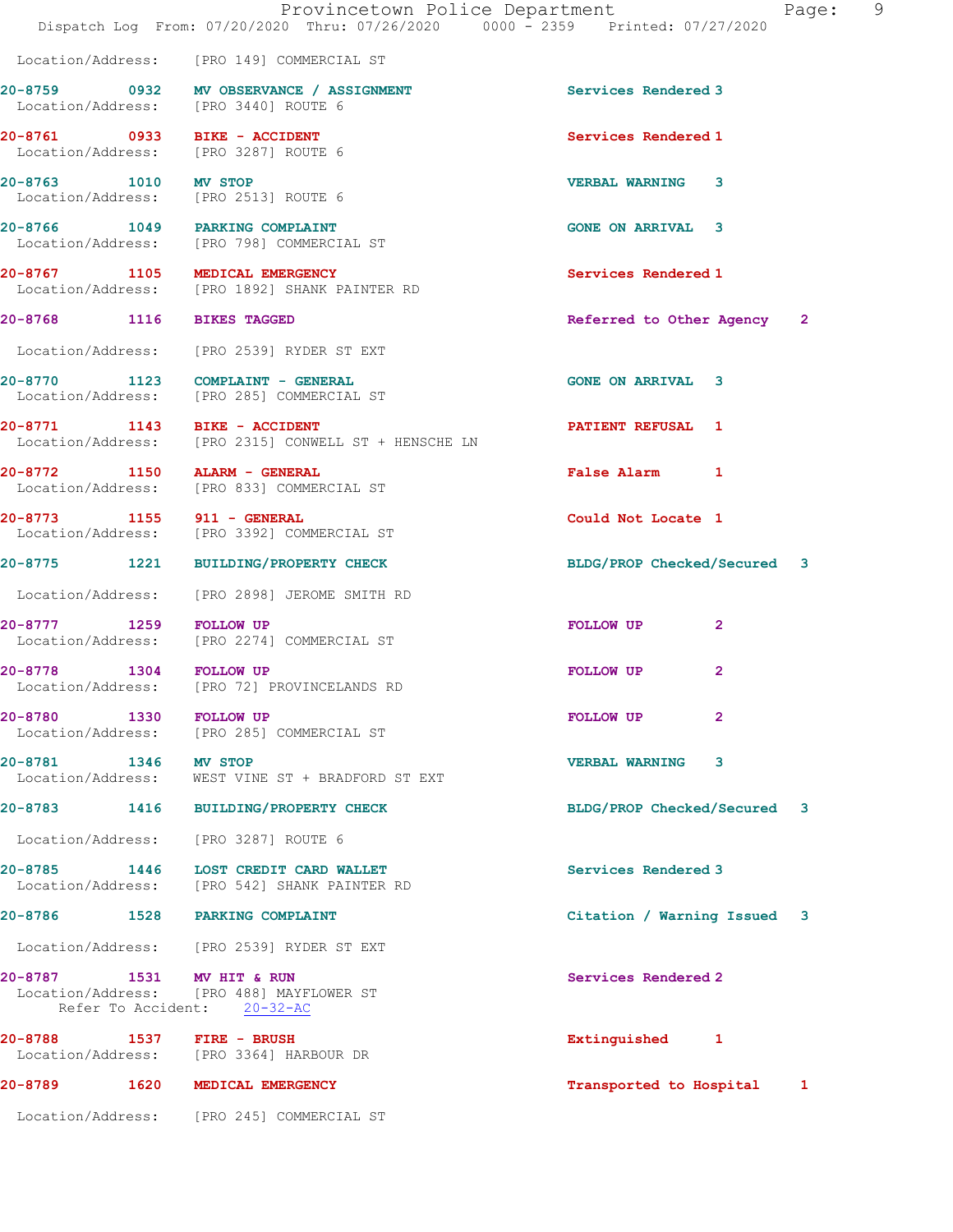|                                   |      | Provincetown Police Department<br>Dispatch Log From: 07/20/2020 Thru: 07/26/2020 0000 - 2359 Printed: 07/27/2020 |                             | Page: 10 |  |
|-----------------------------------|------|------------------------------------------------------------------------------------------------------------------|-----------------------------|----------|--|
| 20-8790 1649                      |      | MEDICAL EMERGENCY                                                                                                | Transported to Hospital 1   |          |  |
|                                   |      | Location/Address: BRADFORD ST + COOK ST                                                                          |                             |          |  |
|                                   |      | 20-8791 1651 SERVICE CALL - POLICE<br>Location/Address: [PRO 3873] CONWELL ST                                    | SPOKEN TO<br>3              |          |  |
|                                   |      | $20-8794$ 1814 COMPLAINT - GENERAL<br>Location/Address: [PRO 105] COMMERCIAL ST                                  | SPOKEN TO<br>3              |          |  |
|                                   |      | 20-8796 1846 MEDICAL EMERGENCY                                                                                   | Transported to Hospital 1   |          |  |
|                                   |      | Location/Address: [PRO 60] BRADFORD ST                                                                           |                             |          |  |
|                                   |      | 20-8797 1852 PARKING COMPLAINT<br>Location/Address: [PRO 2204] COMMERCIAL ST                                     | SPOKEN TO 3                 |          |  |
|                                   |      | 20-8798 1928 BUILDING/PROPERTY CHECK<br>Location/Address: [PRO 2483] COMMERCIAL ST                               | Services Rendered 3         |          |  |
|                                   |      | 20-8799 1934 ASSIST DEPARTMENT / MUTUAL AID                                                                      | Transported to Hospital     | 3        |  |
|                                   |      | Location/Address: [PRO 2521] ROUTE 6                                                                             |                             |          |  |
|                                   |      | 20-8801 1945 MEDICAL EMERGENCY<br>Location/Address: [PRO 3335] COMMERCIAL ST                                     | Services Rendered 1         |          |  |
|                                   |      | 20-8803 1951 ANIMAL CALL<br>Location/Address: [PRO 3335] COMMERCIAL ST                                           | Services Rendered 2         |          |  |
|                                   |      | 20-8800 1953 MV OBSERVANCE / ASSIGNMENT<br>Location/Address: [PRO 3440] ROUTE 6                                  | Services Rendered 3         |          |  |
| 20-8802 1957 MV STOP              |      | Location/Address: [PRO 2513] ROUTE 6                                                                             | <b>VERBAL WARNING</b><br>3  |          |  |
|                                   |      | 20-8804 2031 MV STOP<br>Location/Address: [PRO 2513] ROUTE 6                                                     | <b>VERBAL WARNING 3</b>     |          |  |
|                                   |      | 20-8806 2119 BUILDING/PROPERTY CHECK                                                                             | BLDG/PROP Checked/Secured 3 |          |  |
| Location/Address:                 |      | [PRO 1780] JOHNSON ST                                                                                            |                             |          |  |
| 20-8807 2214<br>Location/Address: |      | DISTURBANCE - FIGHT / ARGUMENT<br>[PRO 290] COMMERCIAL ST                                                        | Peace Restored<br>1         |          |  |
| 20-8809 2219<br>Location/Address: |      | COMPLAINT - GENERAL<br>[PRO 2087] HARRY KEMP WAY                                                                 | Peace Restored<br>3         |          |  |
| 20-8811                           | 2322 | <b>BUILDING/PROPERTY CHECK</b>                                                                                   | BLDG/PROP Checked/Secured 3 |          |  |
| Location/Address:                 |      | [PRO 413] CONWELL ST                                                                                             |                             |          |  |
|                                   |      |                                                                                                                  |                             |          |  |

Location/Address: [PRO 2631] BAYBERRY AVE

20-8812 2333 ALARM - FIRE False Alarm 1

# For Date: 07/24/2020 - Friday

| $20 - 8814$                  | 0004 | <b>BUILDING/PROPERTY CHECK</b>                       | BLDG/PROP Checked/Secured | $\overline{\mathbf{3}}$ |
|------------------------------|------|------------------------------------------------------|---------------------------|-------------------------|
| Location/Address:            |      | [PRO 105] COMMERCIAL ST                              |                           |                         |
| $20 - 8815$                  | 0008 | <b>BUILDING/PROPERTY CHECK</b>                       | BLDG/PROP Checked/Secured | $\overline{\mathbf{3}}$ |
| Location/Address:            |      | [PRO 175] COMMERCIAL ST                              |                           |                         |
| 20-8816<br>Location/Address: | 0028 | MV OBSERVANCE / ASSIGNMENT<br>RYDER ST + BRADFORD ST | Services Rendered 3       |                         |
| 20-8817                      | 0033 | <b>BUILDING/PROPERTY CHECK</b>                       | Services Rendered 3       |                         |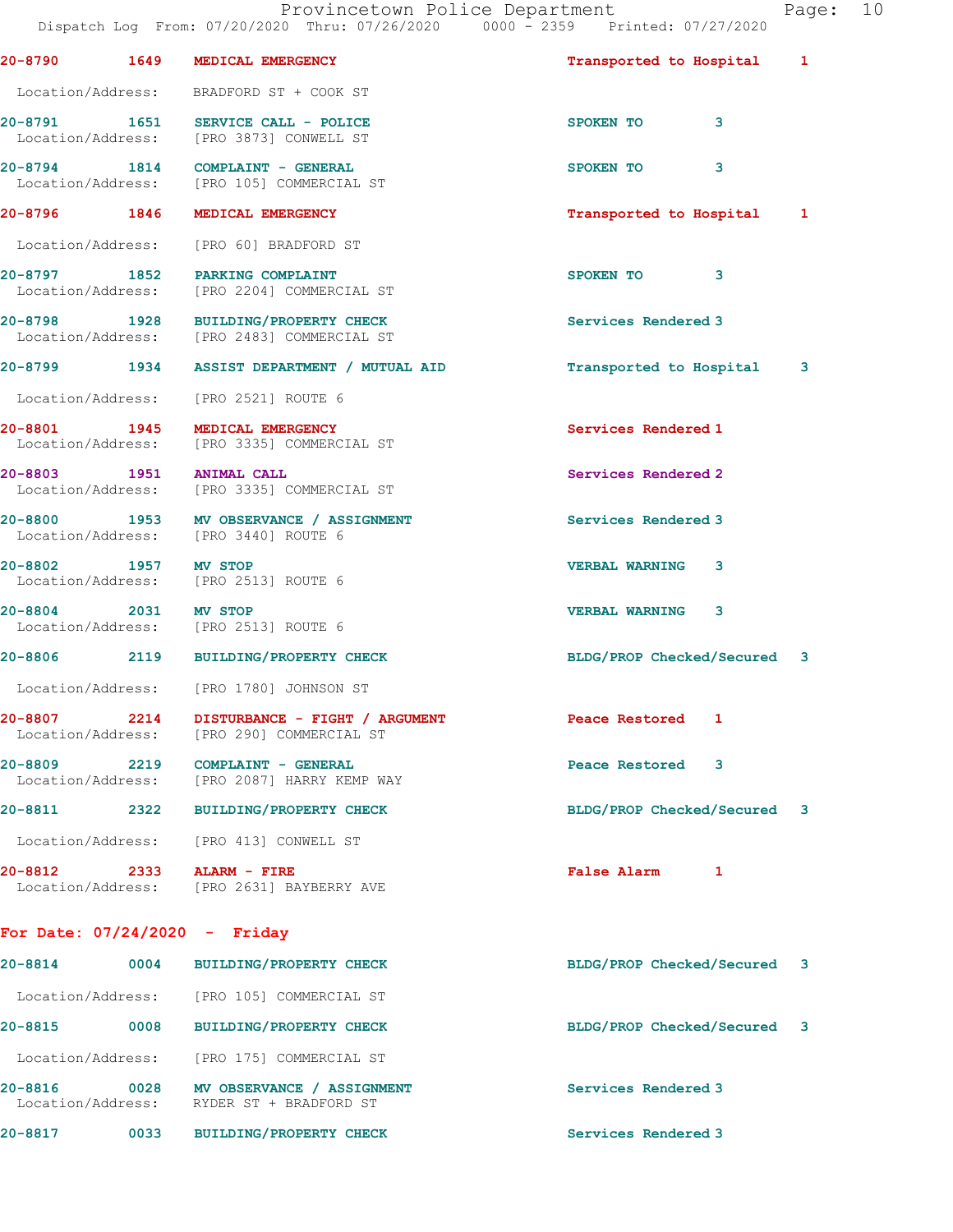|                                                   | Dispatch Log From: 07/20/2020 Thru: 07/26/2020 0000 - 2359 Printed: 07/27/2020                  | Provincetown Police Department | Page:                   | 11 |
|---------------------------------------------------|-------------------------------------------------------------------------------------------------|--------------------------------|-------------------------|----|
|                                                   | Location/Address: [PRO 3259] MACMILLAN WHARF                                                    |                                |                         |    |
|                                                   | 20-8818 0049 MEDICAL EMERGENCY                                                                  | Transported to Hospital        | 1                       |    |
|                                                   | Location/Address: [PRO 4019] HARBOR HILL RD                                                     |                                |                         |    |
|                                                   | 20-8820 0113 MV OBSERVANCE / ASSIGNMENT<br>Location/Address: [PRO 2494] BRADFORD ST             | Services Rendered 3            |                         |    |
|                                                   | 20-8821 0150 MV OBSERVANCE / ASSIGNMENT<br>Location/Address: [PRO 530] SHANK PAINTER RD         | Services Rendered 3            |                         |    |
|                                                   | 20-8822 0151 BUILDING/PROPERTY CHECK                                                            | BLDG/PROP Checked/Secured 3    |                         |    |
|                                                   | Location/Address: [PRO 1886] BRADFORD ST                                                        |                                |                         |    |
|                                                   | 20-8824 0227 ALARM - GENERAL<br>Location/Address: [PRO 200] STABLE PATH                         | Services Rendered 1            |                         |    |
|                                                   | 20-8823 0230 MV OBSERVANCE / ASSIGNMENT<br>Location/Address: BRADFORD ST + RYDER ST             | Services Rendered 3            |                         |    |
|                                                   | 20-8825 0251 BUILDING/PROPERTY CHECK<br>Location/Address: [PRO 564] BAYBERRY AVE                | Services Rendered 3            |                         |    |
| 20-8827 0310 MV STOP                              | Location/Address: BRADFORD ST + HOWLAND ST                                                      | <b>VERBAL WARNING 3</b>        |                         |    |
|                                                   | 20-8826 0311 BUILDING/PROPERTY CHECK<br>Location/Address: [PRO 2483] COMMERCIAL ST              | Services Rendered 3            |                         |    |
| 20-8828 0359 HAZARDS<br>Location/Address: ROUTE 6 |                                                                                                 | Removed Hazard 2               |                         |    |
|                                                   | 20-8829 0438 BUILDING/PROPERTY CHECK                                                            | BLDG/PROP Checked/Secured 3    |                         |    |
|                                                   | Location/Address: [PRO 1645] HARRY KEMP WAY                                                     |                                |                         |    |
|                                                   | 20-8830 0454 BUILDING/PROPERTY CHECK                                                            | BLDG/PROP Checked/Secured 3    |                         |    |
|                                                   | Location/Address: [PRO 516] RACE POINT RD                                                       |                                |                         |    |
| 20-8831                                           | 0539 BUILDING/PROPERTY CHECK<br>Location/Address: [PRO 3318] CEMETERY RD                        | Services Rendered 3            |                         |    |
|                                                   | 20-8832 0545 MV OBSERVANCE / ASSIGNMENT<br>Location/Address: ROUTE 6 + HOWLAND ST               | Services Rendered 3            |                         |    |
|                                                   | 20-8833 0602 MV OBSERVANCE / ASSIGNMENT<br>Location/Address: [PRO 447] JEROME SMITH RD          | Services Rendered 3            |                         |    |
| Location/Address:                                 | 20-8834 0603 MV OBSERVANCE / ASSIGNMENT<br>ROUTE 6 + CONWELL ST                                 | Services Rendered 3            |                         |    |
|                                                   | 20-8835 0640 FLIGHT COVERAGE<br>Location/Address: [PRO 516] RACE POINT RD                       | Services Rendered 3            |                         |    |
|                                                   | 20-8836 0705 VANDALISM                                                                          | Referred to Other Agency       | $\overline{\mathbf{3}}$ |    |
|                                                   | Location/Address: [PRO 2490] PROVINCELANDS RD                                                   |                                |                         |    |
|                                                   | 20-8837 0737 MEDICAL EMERGENCY                                                                  | Transported to Hospital        | 1                       |    |
|                                                   | Location/Address: [PRO 1761] ANTHONY ST                                                         |                                |                         |    |
|                                                   | 20-8838 0740 MV COLLISION<br>Location/Address: [PRO 680] ARCH ST<br>Refer To Accident: 20-33-AC | Services Rendered 1            |                         |    |
|                                                   | 20-8839 0744 BUILDING/PROPERTY CHECK                                                            | BLDG/PROP Checked/Secured 3    |                         |    |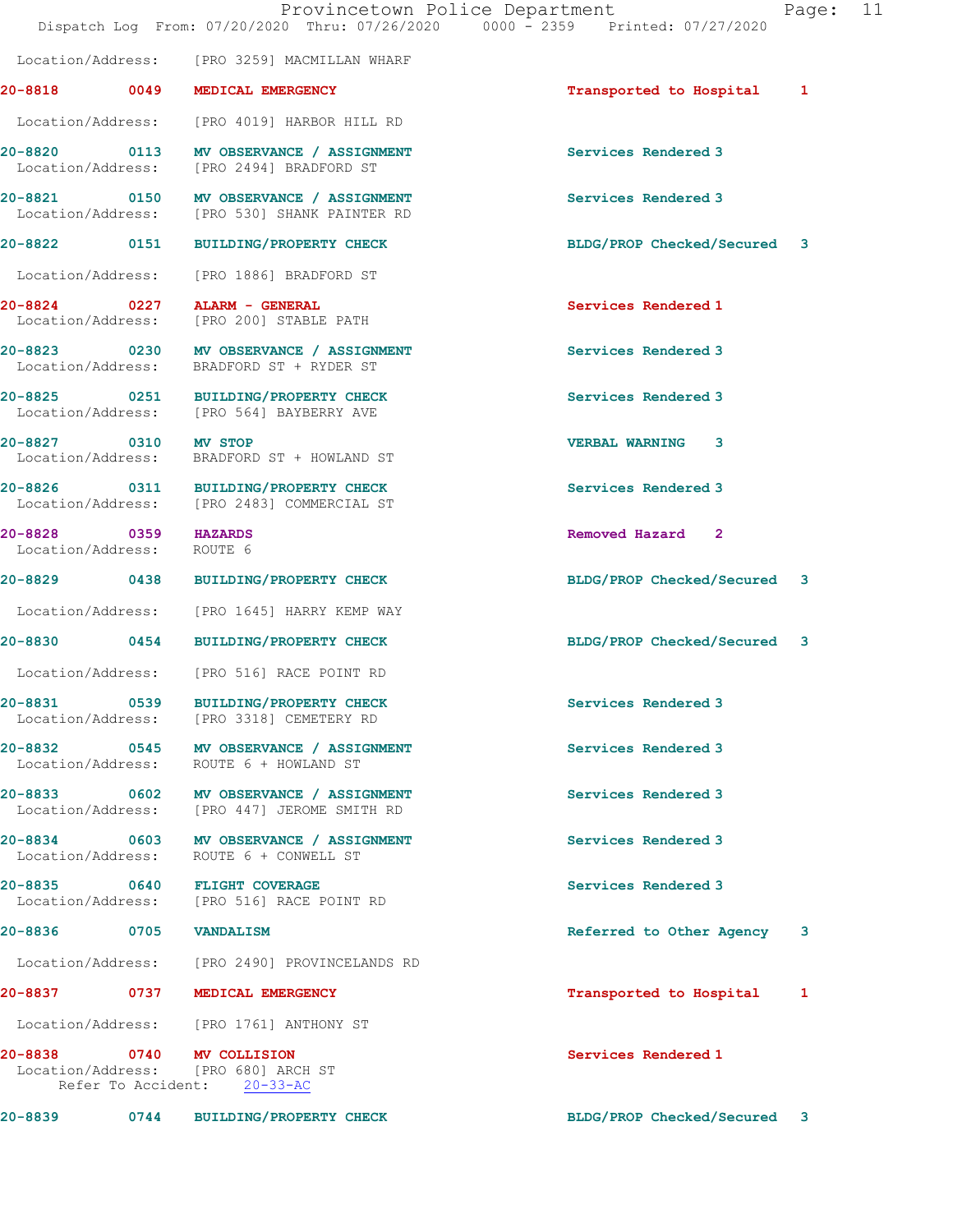|                                                                         |                                                | Provincetown Police Department<br>Dispatch Log From: 07/20/2020 Thru: 07/26/2020 0000 - 2359 Printed: 07/27/2020 |                            |              | Page: 12 |  |
|-------------------------------------------------------------------------|------------------------------------------------|------------------------------------------------------------------------------------------------------------------|----------------------------|--------------|----------|--|
|                                                                         |                                                | Location/Address: [PRO 2206] PILGRIMS LANDING                                                                    |                            |              |          |  |
| 20-8840 0747 ALARM - FIRE<br>Location/Address: [PRO 1838] ATWOOD AVE    |                                                |                                                                                                                  | <b>False Alarm</b>         | $\mathbf{1}$ |          |  |
| 20-8841 0822 ALARM - FIRE<br>Location/Address: [PRO 1838] ATWOOD AVE    |                                                |                                                                                                                  | False Alarm 1              |              |          |  |
| 20-8843 0834 PARK, WALK & TALK<br>Location/Address: [PRO 3287] ROUTE 6  |                                                |                                                                                                                  | Services Rendered 3        |              |          |  |
| 20-8844 0900 DOG CUSTODY ISSUE                                          |                                                | Location/Address: [PRO 542] SHANK PAINTER RD                                                                     | Services Rendered 2        |              |          |  |
| 20-8846 0922 LOST PAGER                                                 |                                                | Location/Address: [PRO 1892] SHANK PAINTER RD                                                                    | Services Rendered 3        |              |          |  |
| 20-8848 0932 MEDICAL EMERGENCY                                          |                                                |                                                                                                                  | Transported to Hospital 1  |              |          |  |
| Location/Address: [PRO 991] MECHANIC ST                                 |                                                |                                                                                                                  |                            |              |          |  |
| 20-8849 0944 911 - GENERAL                                              |                                                |                                                                                                                  | Referred to Other Agency 1 |              |          |  |
| Location/Address: [PRO 526] RYDER ST EXT                                |                                                |                                                                                                                  |                            |              |          |  |
| 20-8852<br>Location/Address: [PRO 3335] COMMERCIAL ST                   |                                                | 1034 SERVICE QUARANTONE ORDER                                                                                    | Services Rendered 3        |              |          |  |
| 20-8854 1101 LOST KEYS                                                  |                                                | Location/Address: [PRO 542] SHANK PAINTER RD                                                                     | Services Rendered 3        |              |          |  |
| 20-8855 1113 ANIMAL CALL<br>Location/Address: [PRO 1349] COMMERCIAL ST  |                                                |                                                                                                                  | Services Rendered 2        |              |          |  |
| 20-8856 1134 LOST PENS/FLASH DRIVE                                      |                                                | Location/Address: [PRO 542] SHANK PAINTER RD                                                                     | Services Rendered 3        |              |          |  |
| 20-8857 1140 MEDICAL EMERGENCY                                          |                                                |                                                                                                                  | Transported to Hospital 1  |              |          |  |
| Location/Address: [PRO 269] COMMERCIAL ST                               |                                                |                                                                                                                  |                            |              |          |  |
| 20-8861<br>$\overline{1230}$                                            | <b>DISORDERLY</b><br>Refer To Arrest: 20-70-AR | Location/Address: [PRO 2052] COMMERCIAL ST                                                                       | Arrest(s) Made 1           |              |          |  |
| 20-8862 1235 FOLLOW UP<br>Location/Address: [PRO 3873] CONWELL ST       |                                                |                                                                                                                  | FOLLOW UP                  | $\mathbf{2}$ |          |  |
| 20-8863                                                                 | 1241 MEDICAL EMERGENCY                         |                                                                                                                  | Transported to Hospital 1  |              |          |  |
| Location/Address: [PRO 132] COMMERCIAL ST                               |                                                |                                                                                                                  |                            |              |          |  |
| 20-8864 1248 LOST PROPERTY                                              |                                                | Location/Address: [PRO 542] SHANK PAINTER RD                                                                     | Services Rendered 3        |              |          |  |
| 20-8865 1249 911 - GENERAL<br>Location/Address: [PRO 515] RACE POINT RD |                                                |                                                                                                                  | Services Rendered 1        |              |          |  |
| 20-8867 1321 ALARM - FIRE<br>Location/Address:                          |                                                | [PRO 1838] ATWOOD AVE                                                                                            | Services Rendered 1        |              |          |  |
| 20-8870<br>Location/Address: [PRO 3873] CONWELL ST                      | 1401 FOLLOW UP                                 |                                                                                                                  | Services Rendered 2        |              |          |  |
| 20-8871 1405 ALARM - GENERAL                                            |                                                | Location/Address: [PRO 440] HARRY KEMP WAY                                                                       | Services Rendered 1        |              |          |  |
| 20-8872                                                                 | 1436 LOST PASSPORT                             | Location/Address: [PRO 542] SHANK PAINTER RD                                                                     | Services Rendered 3        |              |          |  |
| 20-8873                                                                 | 1450<br><b>FOLLOW UP</b>                       |                                                                                                                  | Services Rendered 2        |              |          |  |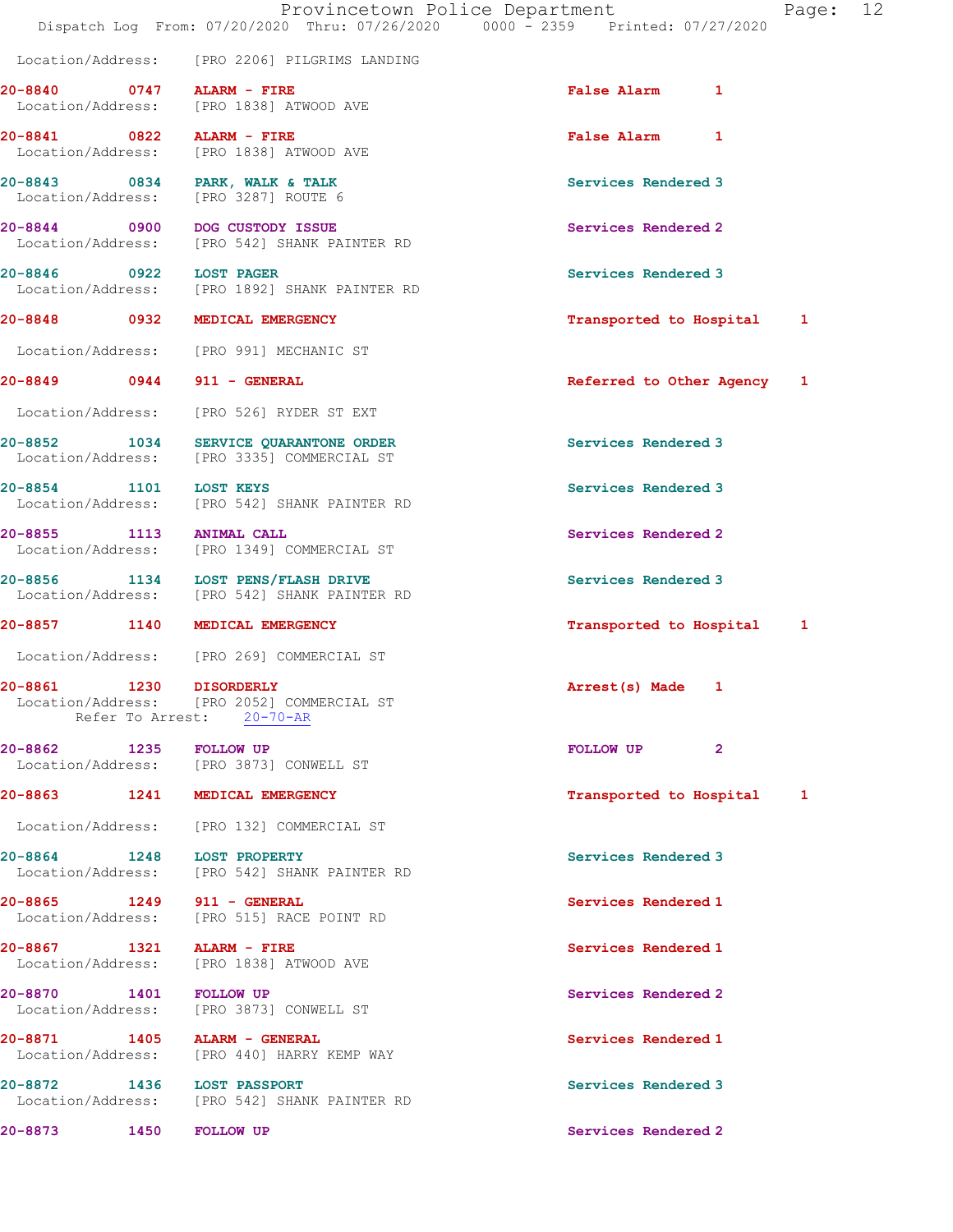|                                                           | Provincetown Police Department<br>Dispatch Log From: 07/20/2020 Thru: 07/26/2020 0000 - 2359 Printed: 07/27/2020 | Page: 13                    |
|-----------------------------------------------------------|------------------------------------------------------------------------------------------------------------------|-----------------------------|
|                                                           | Location/Address: [PRO 540] SHANK PAINTER RD                                                                     |                             |
|                                                           | 20-8875 1507 911 - GENERAL<br>Location/Address: COMMERCIAL ST + FREEMAN ST                                       | Could Not Locate 1          |
|                                                           |                                                                                                                  | Services Rendered 1         |
|                                                           | 20-8877 1519 SERVICE CALL - POLICE<br>Location/Address: [PRO 524] SHANK PAINTER RD                               | Services Rendered 3         |
| 20-8878 1533 FOLLOW UP                                    | Location/Address: [PRO 2498] CONWELL ST                                                                          | Services Rendered 2         |
| 20-8879 1538 SERVE WARRANT                                | Location/Address: CEMETERY RD + CONWELL ST<br>Refer To Arrest: 20-71-AR                                          | Arrest(s) Made 3            |
|                                                           | 20-8880 1555 MEDICAL EMERGENCY                                                                                   | Transported to Hospital 1   |
|                                                           | Location/Address: [PRO 105] COMMERCIAL ST                                                                        |                             |
| 20-8882 1638 GENERAL INFO                                 | Location/Address: [PRO 395] COMMERCIAL ST                                                                        | Services Rendered 3         |
| 20-8883 1644 GENERAL INFO                                 | Location/Address: [PRO 569] WINSLOW ST                                                                           | Services Rendered 3         |
| 20-8884 1646 LOST PROPERTY<br>Location/Address: CONANT ST |                                                                                                                  | Services Rendered 3         |
|                                                           | 20-8886 1701 COMPLAINT - GENERAL<br>Location/Address: [PRO 542] SHANK PAINTER RD                                 | SPOKEN TO 3                 |
| 20-8887 1711 BIKE - GENERAL                               | Location/Address: [PRO 3167] COMMERCIAL ST                                                                       | Services Rendered 2         |
|                                                           | 20-8889 1748 PARKING COMPLAINT                                                                                   | Citation / Warning Issued 3 |
|                                                           | Location/Address: [PRO 4157] COMMERCIAL ST                                                                       |                             |
| 1803<br>20-8890                                           | MEDICAL EMERGENCY<br>Location/Address: [PRO 1538] COMMERCIAL ST                                                  | PATIENT REFUSAL 1           |
|                                                           | 20-8891 1806 DISORDERLY<br>Location/Address: [PRO 4157] COMMERCIAL ST                                            | SPOKEN TO 1                 |
| 20-8892 1806 MV STOP                                      | Location/Address: CONWELL ST + ROUTE 6                                                                           | Services Rendered 3         |
|                                                           | 20-8893 1816 ASSIST DEPARTMENT / MUTUAL AID<br>Location/Address: [PRO 664] COMMERCIAL ST                         | Services Rendered 3         |
|                                                           | 20-8896 1849 BUILDING/PROPERTY CHECK                                                                             | BLDG/PROP Checked/Secured 3 |
|                                                           | Location/Address: [PRO 519] RACE POINT RD                                                                        |                             |
|                                                           | 20-8899 1916 MV OBSERVANCE / ASSIGNMENT                                                                          | Citation / Warning Issued 3 |
|                                                           | Location/Address: ROUTE 6 + SNAIL RD                                                                             |                             |
| 20-8900 1922 MV STOP                                      | Location/Address: [PRO 2479] ROUTE 6                                                                             | <b>VERBAL WARNING</b><br>3  |
| 20-8901 1929 MV STOP                                      | Location/Address: [PRO 2521] ROUTE 6                                                                             | <b>VERBAL WARNING</b><br>3  |
|                                                           | 20-8903 1941 STREET PERFORMER COMPLAINT<br>Location/Address: [PRO 175] COMMERCIAL ST                             | 3<br>SPOKEN TO              |
| 20-8904 1948                                              | MV STOP                                                                                                          | <b>VERBAL WARNING</b><br>3. |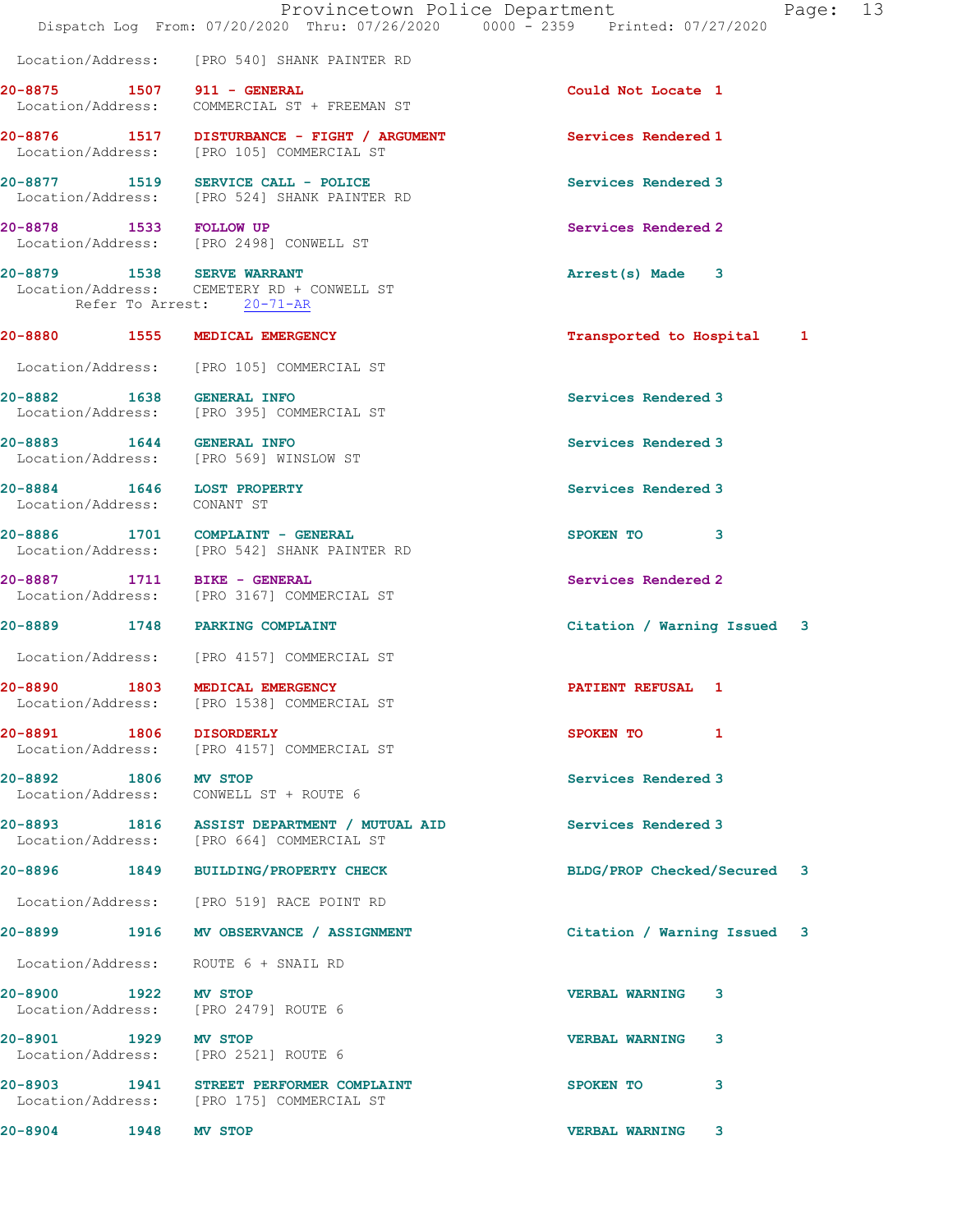Location/Address: [PRO 2518] ROUTE 6 20-8905 1956 MV STOP VERBAL WARNING 3 Location/Address: [PRO 2479] ROUTE 6 20-8906 2000 MEDICAL EMERGENCY **12000 2000 12000 12000 12000 12000** 12000 12000 12000 12000 12000 12000 12000 12 Location/Address: [PRO 1538] COMMERCIAL ST 20-8908 2025 SERVICE CALL - POLICE SERVICE SERVICE SERVICE SERVICE SERVICE SERVICE SERVICE SERVICE SERVICE SE<br>
Services Rendered 3<br>
Services Rendered 3 [PRO 516] RACE POINT RD 20-8909 2030 SERVICE CALL - POLICE Services Rendered 3 Location/Address: [PRO 2546] THISTLEMORE RD 20-8910 2055 MV STOP VERBAL WARNING 3 Location/Address: [PRO 2519] ROUTE 6 20-8912 2226 BUILDING/PROPERTY CHECK Services Rendered 3 [PRO 2494] BRADFORD ST 20-8913 2236 BUILDING/PROPERTY CHECK BLDG/PROP Checked/Secured 3 Location/Address: [PRO 1638] COMMERCIAL ST 20-8914 2314 BUILDING/PROPERTY CHECK Services Rendered 3<br>
Location/Address: [PRO 539] SHANK PAINTER RD [PRO 539] SHANK PAINTER RD 20-8916 2322 MV OBSERVANCE / ASSIGNMENT Services Rendered 3 Location/Address: RYDER ST + BRADFORD ST 20-8917 2328 BY-LAW VIOLATION VERBAL WARNING 2 Location/Address: [PRO 165] COMMERCIAL ST 20-8918 2336 MV STOP VERBAL WARNING 3 Location/Address: [PRO 149] COMMERCIAL ST For Date: 07/25/2020 - Saturday 20-8921 0003 BY-LAW VIOLATION VERBAL WARNING 2 Location/Address: COMMERCIAL ST 20-8922 0004 NOISE COMPLAINT Unfounded 3 Location/Address: [PRO 1441] WASHINGTON AVE 20-8923 0031 BUILDING/PROPERTY CHECK Services Rendered 3 Location/Address: [PRO 3296] SHANK PAINTER RD 20-8924 0036 MV OBSERVANCE / ASSIGNMENT Services Rendered 3 Location/Address: BRADFORD ST + RYDER ST 20-8926 0042 MV STOP VERBAL WARNING 3 CONWELL ST + RAILROAD AVE 20-8927 0102 MV OBSERVANCE / ASSIGNMENT Services Rendered 3 Location/Address: SHANK PAINTER RD + COURT ST 20-8929 0106 BUILDING/PROPERTY CHECK BLDG/PROP Checked/Secured 3 Location/Address: [PRO 175] COMMERCIAL ST 20-8930 0114 NOISE COMPLAINT SPOKEN TO 3 Location/Address: [PRO 144] COMMERCIAL ST 20-8931 0128 BUILDING/PROPERTY CHECK Services Rendered 3

Location/Address: [PRO 3430] COMMERCIAL ST

Location/Address: [PRO 1638] COMMERCIAL ST

20-8932 0132 BUILDING/PROPERTY CHECK BLDG/PROP Checked/Secured 3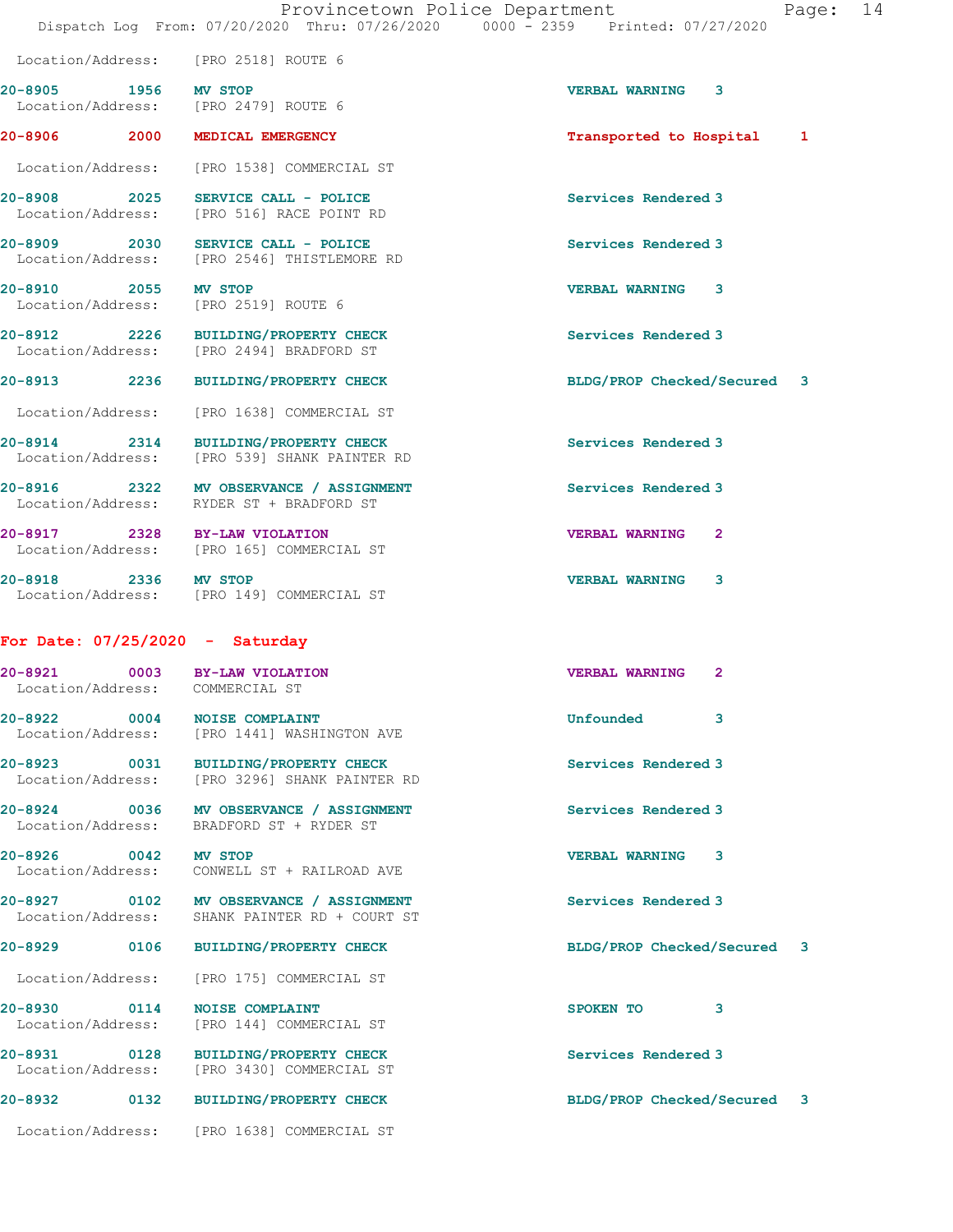|                             | 20-8933 0156 BUILDING/PROPERTY CHECK                                                                | BLDG/PROP Checked/Secured 3 |   |
|-----------------------------|-----------------------------------------------------------------------------------------------------|-----------------------------|---|
|                             | Location/Address: [PRO 1645] HARRY KEMP WAY                                                         |                             |   |
| 20-8934 0205 MV STOP        | Location/Address: [PRO 606] CONWELL ST                                                              | <b>VERBAL WARNING 3</b>     |   |
|                             | 20-8935 0216 MV OBSERVANCE / ASSIGNMENT<br>Location/Address: BRADFORD ST + HOWLAND ST               | Services Rendered 3         |   |
|                             | 20-8936 0217 BUILDING/PROPERTY CHECK                                                                | BLDG/PROP Checked/Secured 3 |   |
|                             | Location/Address: [PRO 530] SHANK PAINTER RD                                                        |                             |   |
|                             | 20-8937 0221 MV OBSERVANCE / ASSIGNMENT<br>Location/Address: SHANK PAINTER RD + CAPTAIN BERTIES WAY | Services Rendered 3         |   |
|                             | 20-8938 0240 BUILDING/PROPERTY CHECK<br>Location/Address: [PRO 2898] JEROME SMITH RD                | Services Rendered 3         |   |
|                             | 20-8939 0349 MV STOP<br>Location/Address: [PRO 521] ROUTE 6                                         | VERBAL WARNING 3            |   |
|                             | 20-8940 0445 BUILDING/PROPERTY CHECK                                                                | BLDG/PROP Checked/Secured 3 |   |
|                             | Location/Address: [PRO 3921] ROUTE 6                                                                |                             |   |
| 20-8941 0526                | BUILDING/PROPERTY CHECK<br>Location/Address: [PRO 3259] MACMILLAN WHARF                             | Services Rendered 3         |   |
|                             | 20-8942 0539 PARK, WALK & TALK<br>Location: [PRO 3431] LOPES SQUARE                                 | SPOKEN TO 3                 |   |
|                             | 20-8943 0546 BUILDING/PROPERTY CHECK<br>Location/Address: [PRO 3489] COMMERCIAL ST                  | Services Rendered 3         |   |
| 20-8944 0606                | SERVICE CALL - POLICE<br>Location/Address: [PRO 516] RACE POINT RD                                  | Services Rendered 3         |   |
|                             | 20-8945 0716 PARKING COMPLAINT<br>Location/Address: [PRO 3456] RYDER ST EXT                         | Services Rendered 3         |   |
|                             | 20-8947 0816 PARKING COMPLAINT                                                                      | Referred to Other Agency    | 3 |
|                             | Location/Address: [PRO 526] RYDER ST EXT                                                            |                             |   |
| 20-8948                     | 0821 MEDICAL EMERGENCY                                                                              | Transported to Hospital     | 1 |
|                             | Location/Address: [PRO 350] COMMERCIAL ST                                                           |                             |   |
| 20-8954 0925                | LARCENY / FORGERY / FRAUD<br>Location/Address: [PRO 72] PROVINCELANDS RD                            | Could Not Locate 2          |   |
|                             | 20-8955 0958 911 - GENERAL                                                                          | No Action Required          | 1 |
| Location/Address: MEADOW RD |                                                                                                     |                             |   |
| 20-8956 1005 FOLLOW UP      | Location/Address: COMMERCIAL ST + MECHANIC ST<br>Refer To Arrest: 20-72-AR                          | Arrest(s) Made 2            |   |
| 20-8957 1009                | <b>FOLLOW UP</b><br>Location/Address: [PRO 105] COMMERCIAL ST                                       | Services Rendered 2         |   |
|                             | 20-8958 1048 PARKING COMPLAINT<br>Location/Address: [PRO 1453] BRADFORD ST                          | Services Rendered 3         |   |
|                             | 20-8959 1051 PARKING COMPLAINT<br>Location/Address: [PRO 1524] BREWSTER ST                          | Services Rendered 3         |   |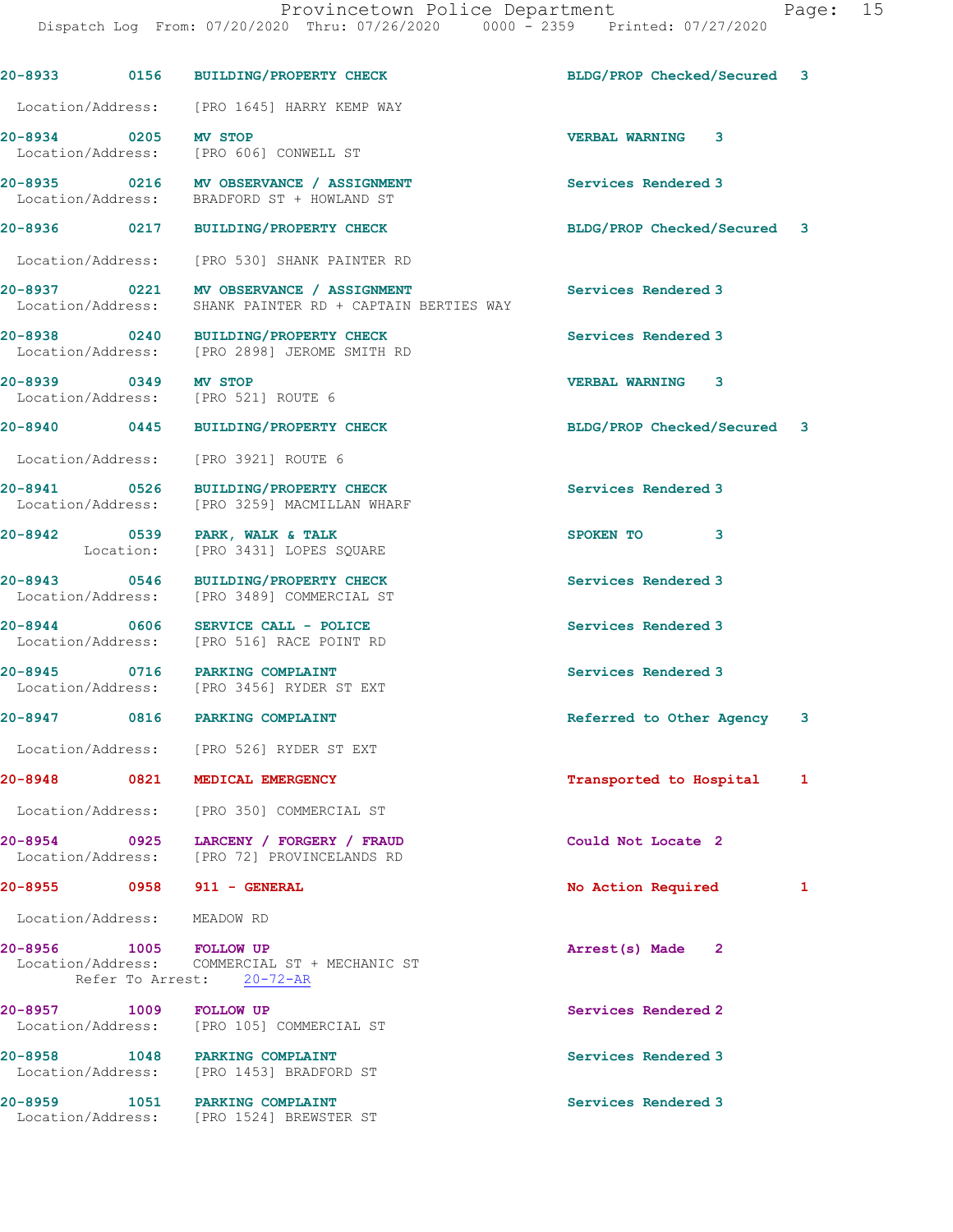|                                                   | Provincetown Police Department<br>Dispatch Log From: 07/20/2020 Thru: 07/26/2020 0000 - 2359 Printed: 07/27/2020 |                             |              | Page: 16 |  |
|---------------------------------------------------|------------------------------------------------------------------------------------------------------------------|-----------------------------|--------------|----------|--|
| 20-8960 1107 FOLLOW UP                            | Location/Address: [PRO 1252] SHANK PAINTER RD                                                                    | Services Rendered 2         |              |          |  |
| 20-8963 1324 FOLLOW UP                            | Location/Address: [PRO 72] PROVINCELANDS RD<br>Refer To Arrest: 20-72-AR                                         | Services Rendered 2         |              |          |  |
|                                                   | 20-8964 1330 PARKING COMPLAINT<br>Location/Address: [PRO 4157] COMMERCIAL ST                                     | SPOKEN TO 3                 |              |          |  |
| 20-8965 1346 911 - GENERAL                        | Location/Address: [PRO 2490] PROVINCELANDS RD                                                                    | Services Rendered 1         |              |          |  |
| 20-8968 1356 HAZARDS                              |                                                                                                                  | Referred to Other Agency 2  |              |          |  |
| Location/Address: [TRU] ROUTE 6                   |                                                                                                                  |                             |              |          |  |
|                                                   | 20-8970 1435 PARKING COMPLAINT<br>Location/Address: [PRO 149] COMMERCIAL ST                                      | <b>GONE ON ARRIVAL 3</b>    |              |          |  |
| 20-8971 1511 ALARM - FIRE                         | Location/Address: [PRO 1899] CREEK HILL RD                                                                       | False Alarm 1               |              |          |  |
|                                                   | 20-8974 1554 ANIMAL CALL<br>Location/Address: [PRO 3296] SHANK PAINTER RD                                        | SPOKEN TO                   | $\mathbf{2}$ |          |  |
|                                                   | 20-8975 1557 MEDICAL EMERGENCY<br>Location/Address: [PRO 3222] ALDEN ST                                          | PATIENT REFUSAL 1           |              |          |  |
| 20-8976 1601 MV STOP                              | Location/Address: COMMERCIAL ST + WHORFS CT                                                                      | <b>VERBAL WARNING 3</b>     |              |          |  |
| 20-8980 1702 MV STOP                              | Location/Address: BRADFORD ST + PRINCE ST                                                                        | <b>VERBAL WARNING 3</b>     |              |          |  |
| 20-8982 1737 MV STOP                              |                                                                                                                  | Citation / Warning Issued 3 |              |          |  |
|                                                   | Location/Address: [PRO 767] BRADFORD ST                                                                          |                             |              |          |  |
| 20-8983 1737 911 - GENERAL                        |                                                                                                                  | No Action Required          |              | 1        |  |
|                                                   | Location/Address: [PRO 2543] MACMILLAN WHARF                                                                     |                             |              |          |  |
|                                                   | 20-8981 1747 BUILDING/PROPERTY CHECK<br>Location/Address: [PRO 2977] COMMERCIAL ST                               | Services Rendered 3         |              |          |  |
|                                                   | 20-8984 1810 MV OBSERVANCE / ASSIGNMENT<br>Location/Address: [PRO 537] SHANK PAINTER RD                          | Services Rendered 3         |              |          |  |
| 20-8986 1843 MV STOP                              | Location/Address: [PRO 2513] ROUTE 6                                                                             | <b>VERBAL WARNING 3</b>     |              |          |  |
|                                                   | 20-8989 1911 PARKING COMPLAINT<br>Location/Address: [PRO 149] COMMERCIAL ST                                      | <b>VERBAL WARNING</b>       | 3            |          |  |
| 20-8990 1916 MV DISABLED                          | Location/Address: [PRO 2521] ROUTE 6                                                                             | Services Rendered 2         |              |          |  |
| 20-8993 1939 MV STOP<br>Location/Address: ROUTE 6 |                                                                                                                  | VERBAL WARNING 3            |              |          |  |
| 20-8994 1956 MV STOP                              | Location/Address: [PRO 2577] BRADFORD ST                                                                         | <b>VERBAL WARNING 3</b>     |              |          |  |
|                                                   | 20-8996 2014 TRAFFIC CONTROL<br>Location/Address: [PRO 3672] ROUTE 6                                             | Services Rendered 3         |              |          |  |
| 20-8997 2020 ANIMAL CALL                          | Location/Address: [PRO 3317] CEMETERY RD                                                                         | Services Rendered 2         |              |          |  |
| 20-8998                                           | 2056 ANIMAL CALL                                                                                                 | Services Rendered 2         |              |          |  |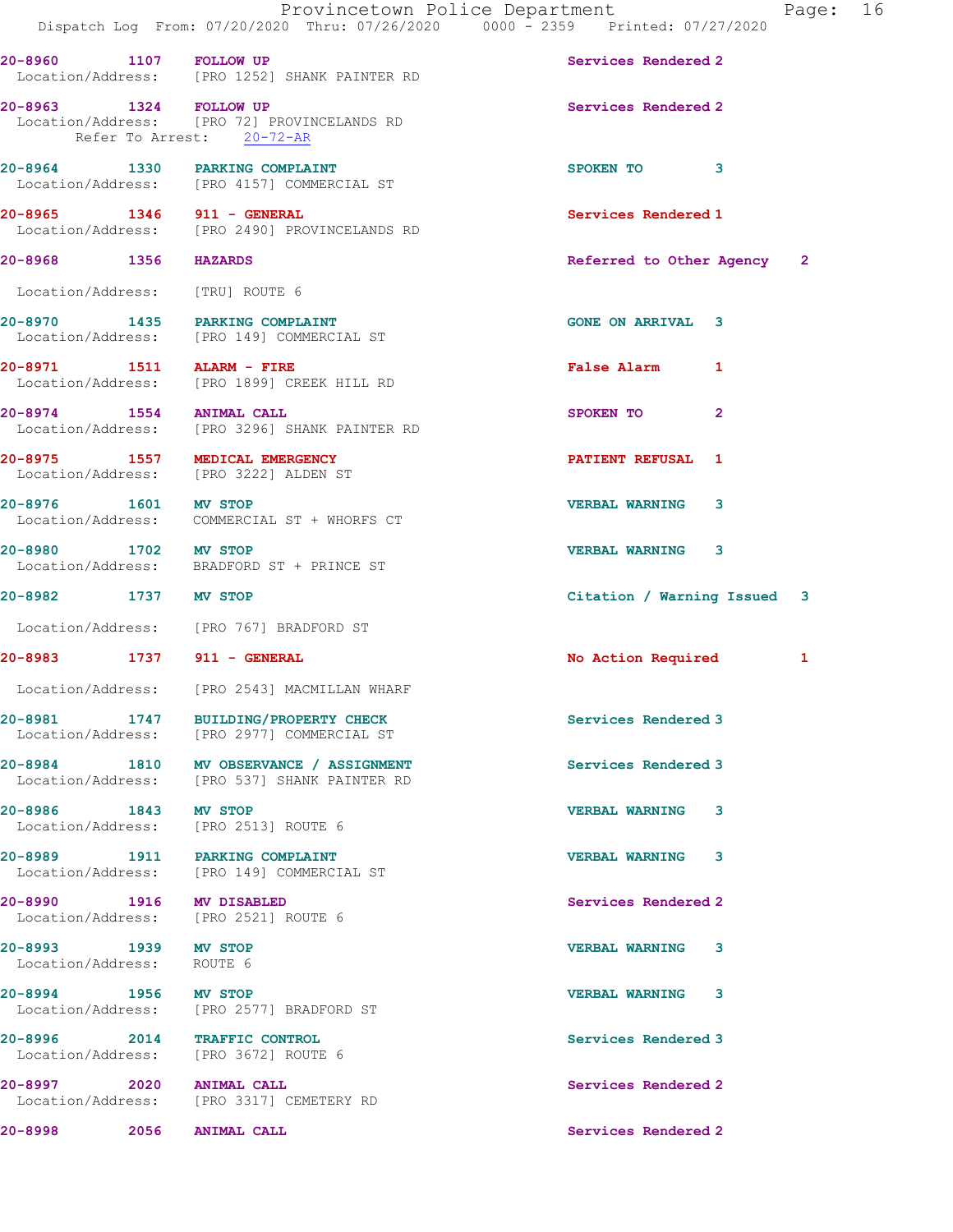|                                          | Dispatch Log From: 07/20/2020 Thru: 07/26/2020 0000 - 2359 Printed: 07/27/2020              | Provincetown Police Department<br>17<br>Page: |
|------------------------------------------|---------------------------------------------------------------------------------------------|-----------------------------------------------|
|                                          | Location/Address: [PRO 649] COMMERCIAL ST                                                   |                                               |
| 20-8962 2100 BY-LAW VIOLATION            | Location/Address: [PRO 1357] COMMERCIAL ST                                                  | SPOKEN TO 2                                   |
| 20-9000 2110 ANIMAL CALL                 | Location/Address: JOHNSON ST + COMMERCIAL ST                                                | Services Rendered 2                           |
| 20-9002 2157 911 - GENERAL               | Location/Address: [PRO 3293] COMMERCIAL ST                                                  | Services Rendered 1                           |
| 20-9003 2200 MV STOP                     | Location/Address: [PRO 2518] ROUTE 6                                                        | VERBAL WARNING 3                              |
| 20-9004 2327 MEDICAL EMERGENCY           |                                                                                             | Transported to Hospital 1                     |
|                                          | Location/Address: [PRO 2624] COMMERCIAL ST                                                  |                                               |
|                                          | 20-9005 2330 NOISE COMPLAINT<br>Location/Address: [PRO 204] COMMERCIAL ST                   | SPOKEN TO 3                                   |
|                                          | 20-9006 2340 PARK, WALK & TALK<br>Location/Address: [PRO 433] RYDER ST EXT                  | Services Rendered 3                           |
| For Date: $07/26/2020 -$ Sunday          |                                                                                             |                                               |
| Location/Address: FREEMAN ST             | 20-9009 0014 COMPLAINT - GENERAL                                                            | Services Rendered 3                           |
|                                          | 20-9010 0023 MV OBSERVANCE / ASSIGNMENT<br>Location/Address: CONWELL ST + ROUTE 6           | Services Rendered 3                           |
|                                          | 20-9011 0101 MV OBSERVANCE / ASSIGNMENT<br>Location/Address: BRADFORD ST + RYDER ST         | Services Rendered 3                           |
|                                          | 20-9014 0151 MV OBSERVANCE / ASSIGNMENT<br>Location/Address: SHANK PAINTER RD + PROVINCE RD | Services Rendered 3                           |
|                                          | 20-9013 0201 BUILDING/PROPERTY CHECK                                                        | BLDG/PROP Checked/Secured 3                   |
|                                          | Location/Address: [PRO 1645] HARRY KEMP WAY                                                 |                                               |
| 20-9015                                  | 0207 BUILDING/PROPERTY CHECK                                                                | BLDG/PROP Checked/Secured 3                   |
| Location/Address:                        | [PRO 3430] COMMERCIAL ST                                                                    |                                               |
| 20-9016 0216<br>Location/Address:        | MV OBSERVANCE / ASSIGNMENT<br>[PRO 58] BRADFORD ST                                          | Services Rendered 3                           |
| 0217<br>20-9017<br>Location/Address:     | 911 - GENERAL<br>[PRO 3430] COMMERCIAL ST                                                   | Services Rendered 1                           |
| 20-9018<br>0235                          | <b>BUILDING/PROPERTY CHECK</b>                                                              | BLDG/PROP Checked/Secured 3                   |
| Location/Address:                        | [PRO 526] RYDER ST EXT                                                                      |                                               |
| 20-9019 0310                             | MEDICAL EMERGENCY                                                                           | Transported to Hospital<br>1                  |
| Location/Address:                        | [PRO 2129] COMMERCIAL ST                                                                    |                                               |
| $20 - 9020$<br>0506<br>Location/Address: | ALARM - GENERAL<br>[PRO 4136] BRADFORD ST                                                   | False Alarm 1                                 |
| 20-9021<br>0522                          | <b>BUILDING/PROPERTY CHECK</b>                                                              | BLDG/PROP Checked/Secured 3                   |
| Location/Address:                        | [PRO 1886] BRADFORD ST                                                                      |                                               |
| 20-9022<br>0524                          | <b>BUILDING/PROPERTY CHECK</b><br>Location/Address: [PRO 2540] RACE POINT RD                | Services Rendered 3                           |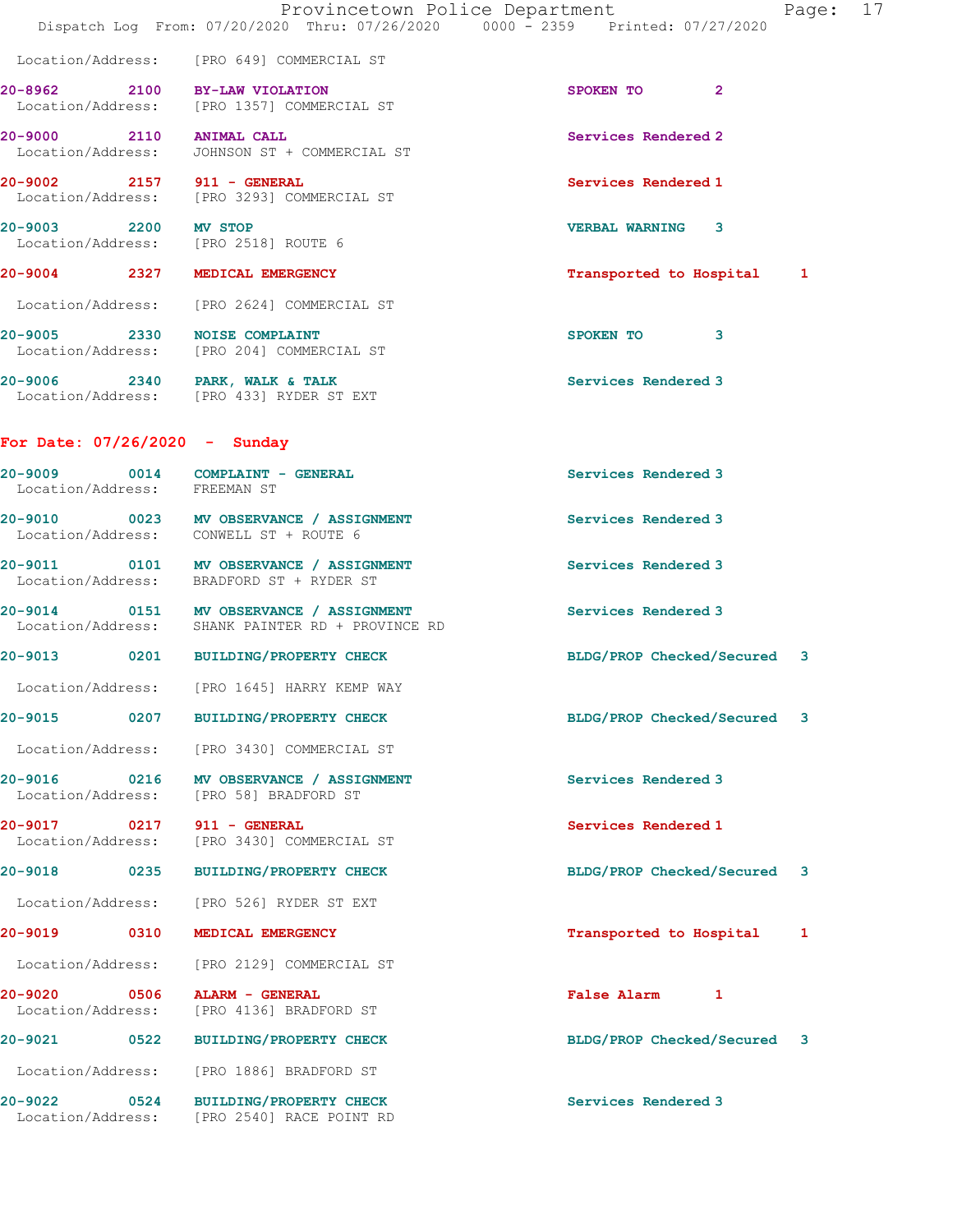Page: 18

|                                                                  |                                                                                              | Provincetown Police Department<br>Pac<br>Dispatch Log From: 07/20/2020 Thru: 07/26/2020 0000 - 2359 Printed: 07/27/2020 |
|------------------------------------------------------------------|----------------------------------------------------------------------------------------------|-------------------------------------------------------------------------------------------------------------------------|
| 20-9026 0822 MV STOP                                             |                                                                                              | Citation / Warning Issued 3                                                                                             |
| Location/Address: [PRO 521] ROUTE 6                              |                                                                                              |                                                                                                                         |
|                                                                  | 20-9025 0826 MV OBSERVANCE / ASSIGNMENT<br>Location/Address: [PRO 3440] ROUTE 6              | Services Rendered 3                                                                                                     |
| 20-9027 0836 MV STOP<br>Location/Address: [PRO 2479] ROUTE 6     |                                                                                              | <b>VERBAL WARNING 3</b>                                                                                                 |
|                                                                  | 20-9029 0849 SERVICE CALL - POLICE<br>Location/Address: [PRO 516] RACE POINT RD              | Services Rendered 3                                                                                                     |
| 20-9030 0909 LANDLORD / TENANT                                   | Location/Address: [PRO 2198] FRANKLIN ST                                                     | Services Rendered 2                                                                                                     |
| 20-9031 0927 911 - GENERAL                                       | Location/Address: [PRO 442] HARRY KEMP WAY                                                   | SPOKEN TO 1                                                                                                             |
| 20-9033 1006 PARKING COMPLAINT                                   |                                                                                              | Citation / Warning Issued 3                                                                                             |
|                                                                  | Location/Address: BRADFORD ST + PLEASANT ST                                                  |                                                                                                                         |
| 20-9034 1035 MEDICAL EMERGENCY<br>Refer To Arrest: 20-72-AR      | Location/Address: [PRO 542] SHANK PAINTER RD                                                 | Services Rendered 1                                                                                                     |
| 20-9035 1049 MEDICAL EMERGENCY                                   |                                                                                              | Transported to Hospital<br>1                                                                                            |
|                                                                  | Location/Address: [PRO 442] HARRY KEMP WAY                                                   |                                                                                                                         |
| 20-9036 1057 LOST PROPERTY                                       | Location/Address: [PRO 542] SHANK PAINTER RD                                                 | Services Rendered 3                                                                                                     |
|                                                                  | 20-9037 1120 ASSIST DEPARTMENT / MUTUAL AID<br>Location/Address: [PRO 2490] PROVINCELANDS RD | Services Rendered 3                                                                                                     |
| 20-9045 1130 FOLLOW UP                                           | Location/Address: [PRO 542] SHANK PAINTER RD                                                 | Services Rendered 2                                                                                                     |
| 20-9038<br>Location/Address: SNAIL RD + ROUTE 6                  | 1143 ASSIST CITIZEN                                                                          | Services Rendered 3                                                                                                     |
|                                                                  | 20-9039 1144 PARKING COMPLAINT<br>Location/Address: BRADFORD ST + PLEASANT ST                | Services Rendered 3                                                                                                     |
|                                                                  | 20-9040 1148 911 - GENERAL<br>Location/Address: [PRO 106] COMMERCIAL ST                      | Services Rendered 1                                                                                                     |
| 20-9047 1332 PARKING COMPLAINT                                   | Location/Address: [PRO 4157] COMMERCIAL ST                                                   | Services Rendered 3                                                                                                     |
| 20-9048 1427 MEDICAL EMERGENCY                                   | Location/Address: [PRO 1196] BRADFORD ACRES RD                                               | <b>PATIENT REFUSAL 1</b>                                                                                                |
|                                                                  | 20-9049 1427 STREET PERFORMER COMPLAINT<br>Location/Address: [PRO 105] COMMERCIAL ST         | 3<br>SPOKEN TO                                                                                                          |
| 20-9050 1454 ANIMAL CALL                                         | Location/Address: [PRO 526] RYDER ST EXT                                                     | Services Rendered 2                                                                                                     |
| 20-9051 1459 MEDICAL EMERGENCY                                   | Location/Address: [PRO 1196] BRADFORD ACRES RD                                               | <b>PATIENT REFUSAL 1</b>                                                                                                |
| 20-9052 1512 MV DISABLED<br>Location/Address: ROUTE 6 + SNAIL RD |                                                                                              | <b>GONE ON ARRIVAL 2</b>                                                                                                |
| 20-9053                                                          | 1528 MV OBSERVANCE / ASSIGNMENT                                                              | Services Rendered 3                                                                                                     |

Location/Address: BRADFORD ST + HIGH POLE HILL

20-9054 1536 MV COLLISION PATIENT REFUSAL 1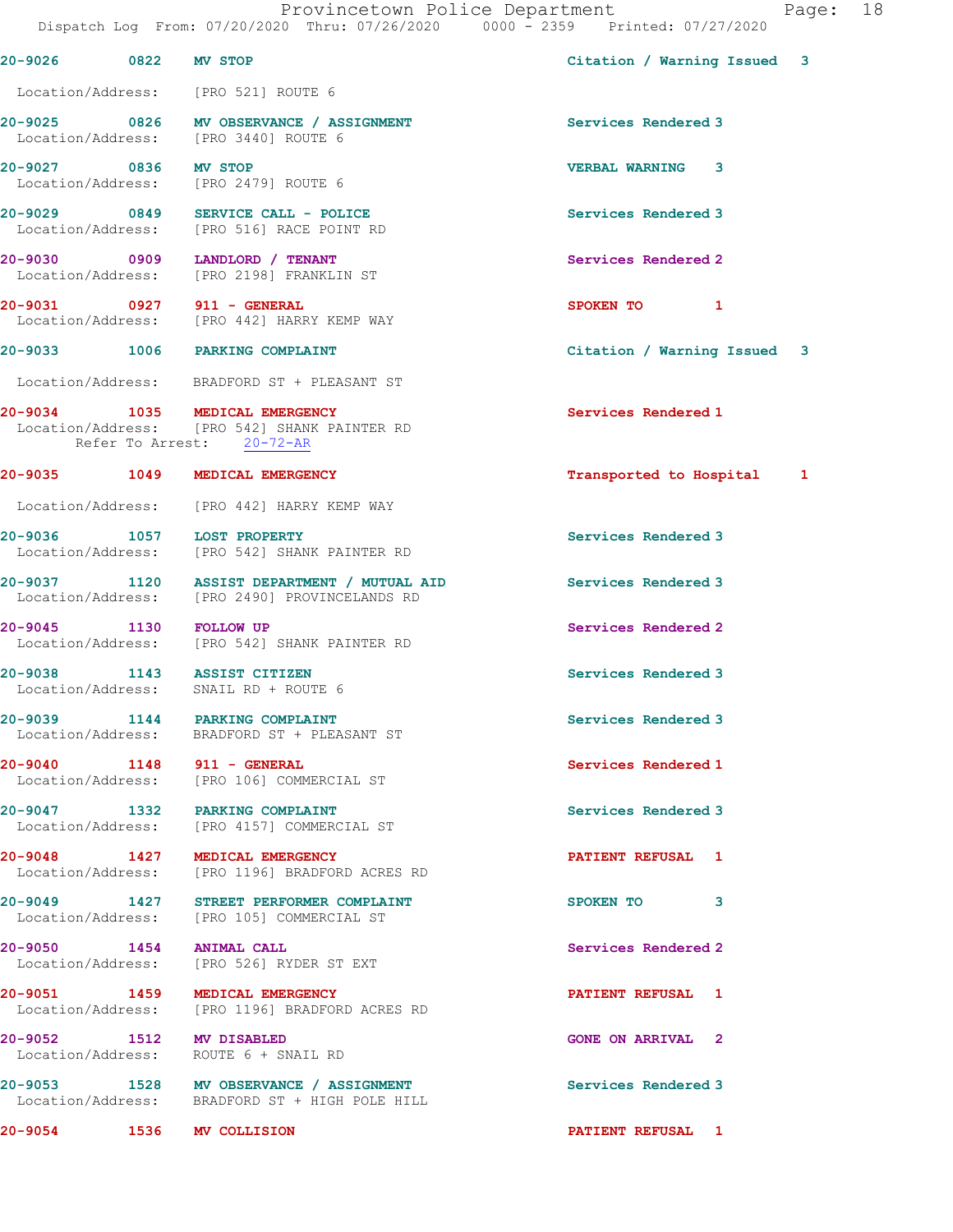|                                   |                   | Provincetown Police Department<br>Dispatch Log From: 07/20/2020 Thru: 07/26/2020 0000 - 2359 Printed: 07/27/2020  |                             | Page: 19 |  |
|-----------------------------------|-------------------|-------------------------------------------------------------------------------------------------------------------|-----------------------------|----------|--|
|                                   |                   | Location/Address: [PRO 2479] ROUTE 6<br>Refer To Accident: 20-34-AC                                               |                             |          |  |
|                                   |                   | 20-9055 1600 ASSIST CITIZEN                                                                                       | No Action Required          | 3        |  |
|                                   |                   | Location/Address: [PRO 1953] COMMERCIAL ST                                                                        |                             |          |  |
| 20-9056 1605 MV STOP              |                   | Location/Address: [PRO 37] BRADFORD ST                                                                            | <b>VERBAL WARNING</b><br>3  |          |  |
|                                   |                   | 20-9057 1621 PARKING COMPLAINT<br>Location/Address: CONANT ST + BRADFORD ST                                       | <b>GONE ON ARRIVAL 3</b>    |          |  |
|                                   |                   | 20-9058 1625 MV OBSERVANCE / ASSIGNMENT                                                                           | No Action Required          | 3        |  |
|                                   |                   | Location/Address: [PRO 2206] PILGRIMS LANDING                                                                     |                             |          |  |
| 20-9059 1634 MV STOP              |                   | Location/Address: [PRO 106] COMMERCIAL ST                                                                         | <b>VERBAL WARNING 3</b>     |          |  |
|                                   |                   | 20-9060 1704 MV COLLISION<br>Location/Address: [PRO 1992] COMMERCIAL ST<br>Refer To Accident: 20-35-AC            | Services Rendered 1         |          |  |
| 20-9061 1706 FOLLOW UP            |                   | Location/Address: [PRO 542] SHANK PAINTER RD                                                                      | Services Rendered 2         |          |  |
|                                   |                   | 20-9062 1713 911 - GENERAL<br>Location/Address: [PRO 658] MOZART AVE                                              | Services Rendered 1         |          |  |
| 20-9063 1739 MV STOP              |                   | Location/Address: [PRO 2490] PROVINCELANDS RD                                                                     | <b>VERBAL WARNING 3</b>     |          |  |
|                                   |                   | 20-9064 1750 MEDICAL EMERGENCY                                                                                    | Transported to Hospital 1   |          |  |
|                                   |                   | Location/Address: [PRO 3633] COMMERCIAL ST                                                                        |                             |          |  |
|                                   |                   | 20-9065 1754 SERVICE CALL - POLICE<br>Location/Address: [PRO 542] SHANK PAINTER RD<br>Refer To Arrest: $20-72-AR$ | Services Rendered 3         |          |  |
| 20-9066                           | Location/Address: | <b>1814 911 - GENERAL</b><br>[PRO 2490] PROVINCELANDS RD                                                          | Services Rendered 1         |          |  |
| 20-9067 1818                      |                   | MV STOP<br>Location/Address: [PRO 3259] MACMILLAN WHARF                                                           | <b>VERBAL WARNING</b><br>3  |          |  |
|                                   |                   | 20-9070 1831 MEDICAL EMERGENCY<br>Location/Address: [PRO 105] COMMERCIAL ST                                       | SPOKEN TO<br>1              |          |  |
|                                   |                   | 20-9072 1937 BY-LAW VIOLATION<br>Location/Address: [PRO 542] SHANK PAINTER RD                                     | VERBAL WARNING 2            |          |  |
| 20-9075 2112                      |                   | <b>BUILDING/PROPERTY CHECK</b>                                                                                    | BLDG/PROP Checked/Secured 3 |          |  |
|                                   |                   | Location/Address: [PRO 4080] RYDER ST EXT                                                                         |                             |          |  |
| 20-9076 2116 HAZARDS              |                   | Location/Address: [PRO 208] COMMERCIAL ST                                                                         | Removed Hazard 2            |          |  |
|                                   |                   | 20-9077 2129 ALARM - GENERAL<br>Location/Address: [PRO 4041] BRADFORD ST                                          | Services Rendered 1         |          |  |
| 20-9078 2131<br>Location/Address: |                   | MV COMPLAINT<br>[PRO 517] RACE POINT RD                                                                           | <b>GONE ON ARRIVAL 2</b>    |          |  |
|                                   |                   | 20-9079 2146 ASSIST DEPARTMENT / MUTUAL AID<br>Location/Address: [PRO 3259] MACMILLAN WHARF                       | Services Rendered 3         |          |  |
| 20-9080 2208 MV STOP              |                   | Location/Address: [PRO 2265] COMMERCIAL ST                                                                        | <b>VERBAL WARNING 3</b>     |          |  |